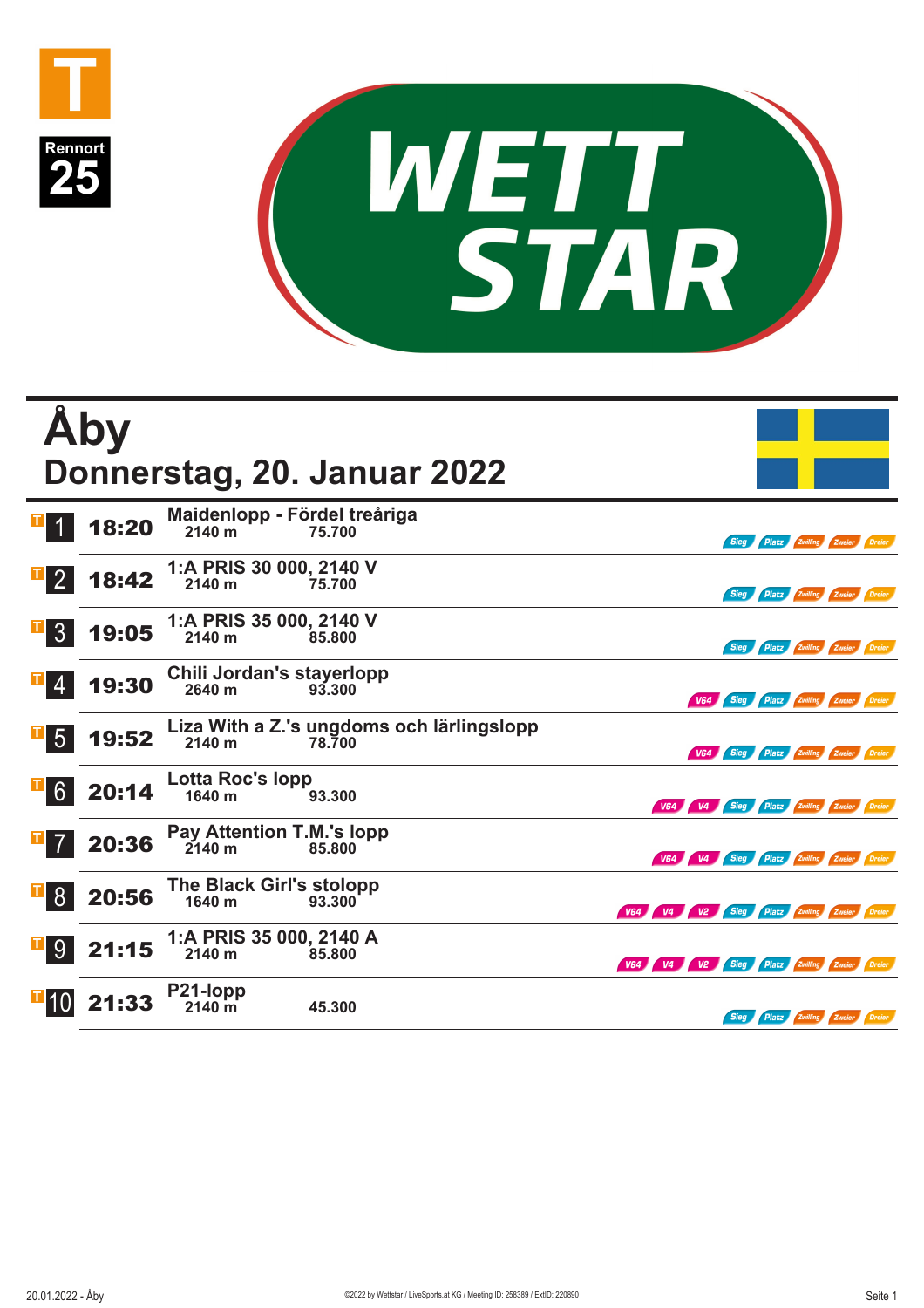|--|--|

| WANN SIAKIEI IHK PFEKD                                                                                                                                                                                                                                                                                                                                                                      |                                                                                                                                                   |                                                                                                                                                                                                                                                                                                                                        |                                                                                                                                                                                                                                                                               |                                                                                                                                                                                                                                                                                                                                                      |                                                                                                                                                                                                       |                                                                                                                                                                                                                                                                                                                                           |                                                                                                                                                                                                                          |                                                                                                                                                                                                                                                                                                                                                                                             |                                                                                                                                                                                                             |
|---------------------------------------------------------------------------------------------------------------------------------------------------------------------------------------------------------------------------------------------------------------------------------------------------------------------------------------------------------------------------------------------|---------------------------------------------------------------------------------------------------------------------------------------------------|----------------------------------------------------------------------------------------------------------------------------------------------------------------------------------------------------------------------------------------------------------------------------------------------------------------------------------------|-------------------------------------------------------------------------------------------------------------------------------------------------------------------------------------------------------------------------------------------------------------------------------|------------------------------------------------------------------------------------------------------------------------------------------------------------------------------------------------------------------------------------------------------------------------------------------------------------------------------------------------------|-------------------------------------------------------------------------------------------------------------------------------------------------------------------------------------------------------|-------------------------------------------------------------------------------------------------------------------------------------------------------------------------------------------------------------------------------------------------------------------------------------------------------------------------------------------|--------------------------------------------------------------------------------------------------------------------------------------------------------------------------------------------------------------------------|---------------------------------------------------------------------------------------------------------------------------------------------------------------------------------------------------------------------------------------------------------------------------------------------------------------------------------------------------------------------------------------------|-------------------------------------------------------------------------------------------------------------------------------------------------------------------------------------------------------------|
| A Whispering Angel<br>Akermann<br>Alfas Kennedy<br>Alisson Face<br>All In Cash<br>Amoa King<br>Asa Always Ready<br>Barnacle<br>Baronerosso Plav<br>Borga Inkasso<br><b>Bosse Rich</b><br>Brady D.E.<br>Candy Crush<br>Cantona Mearas<br>Capuchin<br>Carbon Crystal<br>Carlos Lafavette<br>Cassiel Font<br>Ceval Launcher<br>Choco Sea<br>Claw                                               | 8<br>10<br>4<br>3<br>4<br>9<br>4<br>5<br>5<br>5<br>8<br>6<br>8<br>8<br>Gone<br>9<br>Goop<br>2<br>3<br>$\overline{7}$                              | Combat Fighter<br><b>Conrads Prodigy</b><br>Crossfire Simoni<br>Darn Pleasing<br>Dionysos L.I.<br>Ecco Elholm<br>Echelon<br>Ekebo Easy<br>Fanny S.I.R.<br>Farmer Jack<br><b>Fighter Marke</b><br>Freedom To Fly<br>Gansch Ixi<br>Give Me Five F.R.<br>Global Believer<br>Goldfield<br>Graceful D.K.<br><b>Grand Maxim</b><br>Halakazam | $\overline{2}$<br>$\mathfrak{Z}$<br>10<br>$\mathsf 3$<br>5<br>$\overline{4}$<br>6<br>10<br>$\overline{2}$<br>10<br>$\overline{7}$<br>$\mathbf{1}$<br>$\frac{2}{7}$<br>3<br>$\overline{7}$<br>$\overline{c}$<br>$\sqrt{2}$<br>$\mathbf{1}$<br>$\overline{4}$<br>$\overline{3}$ | Heads Down<br>Hickory Jaam<br>Holgero With Class<br>Hot Hot Hot<br><b>Ilibili</b><br>Imparator Boko<br>lolit<br>Ivy Journey<br>Ja Devann<br>Laferrari Dimanche<br>Lily De Lune<br>Liza Bore<br>Look Håleryd<br>Luna Di Quattro<br>Milles Fighter<br>Milles Goofy<br>Miss Åslanda<br>Mitos Gold<br>Muscle Morique<br>My Story Is True<br>Nanny's Girl | $\overline{7}$<br>10<br>2<br>10<br>3<br>9<br>10<br>1<br>$\overline{4}$<br>$\sqrt{2}$<br>9<br>$\sqrt{2}$<br>6<br>$\overline{1}$<br>5<br>$\mathsf g$<br>$\overline{6}$<br>$\,6\,$<br>$\frac{2}{9}$<br>8 | Natorp Bo<br>Nikita Vrijthout<br>Ninia's Boy<br>No One Like You<br>Noisette Rock<br>Nothinglike Malena<br>Nymo<br>O.M.Entertainyou<br>Okobaloz<br>Olle Rols<br>Orkan Von Haithabu<br>Oz Allegretto<br>Papa Crowe<br>Paragon Hanover<br>Patriziore<br>Peak'n Chilli<br>Peppy's Pearl<br>Quantum Cappuccino<br>Quiz Roc<br>Romero<br>Rut K. | 6<br>8<br>10<br>5<br>$\overline{4}$<br>8<br>5<br>$\overline{5}$<br>$\overline{4}$<br>10<br>6<br>$\ensuremath{\mathsf{3}}$<br>$\,$ 5 $\,$<br>$\overline{4}$<br>$\overline{2}$<br>$\overline{1}$<br>9<br>10<br>8<br>6<br>8 | Rutger B.L.<br>S.G.'s Tinkertoy<br>Sabani<br>Sephora<br>Sir Armani<br>Speedy Cash Vicane<br>Stand By Ken<br>Staro Prima Donna<br>Stoneface<br><b>Strong Vacation</b><br>Symphonic Lincoln<br>Ta Lou Bob<br><b>Terrain Display</b><br>The Real Star<br>The Revenant<br>Tournado Dream<br><b>Twins Zeus</b><br><b>Tyson Dimanche</b><br>Unusual Face<br><b>Vikens Brummer</b><br>What A Bitch | 7<br>3<br>5<br>$\overline{\Lambda}$<br>9<br>10<br>9<br>5<br>5<br>$\overline{7}$<br>3<br>$\overline{c}$<br>$6\phantom{a}$<br>$\overline{9}$<br>$6\phantom{a}$<br>$\overline{9}$<br>10<br>9<br>$\overline{7}$ |
| <b>WANN STARTET IHR JOCKEY / FAHRER</b><br>Adrian Kolgjini<br>Anders Svanstedt<br>Axel Ritzman<br>Christian Cracchiolo<br>Elin Brolin<br>Henrik Johansson<br>Joakim Lövgren<br>Johnny Takter<br><b>Karl Stolt</b><br>Linda Allercrantz<br>Lise Lotte Lindgren<br><b>Michael Nimczvk</b><br>Mimmi Elfstrand<br>Roger Pettersson<br>Stefan Persson<br>Thomas Uhrberg<br><b>Victor Rosleff</b> | 3<br>$\overline{2}$<br>5<br>9<br>1,5<br>$\overline{7}$<br>4<br>2,3,6,9<br>2.10<br>8<br>10<br>2,6,9<br>8<br>7<br>1,2,3,4,6,7,8<br>1,2,6<br>3,4,5,6 |                                                                                                                                                                                                                                                                                                                                        | André Eklundh<br>Bo Falsig<br>Christian Sejer<br>Gustav Johansson<br>livari Nurminen<br>Johan Untersteiner<br>Jörgen Sjunnesson<br>Kim Eriksson<br>Marc Elias<br><b>Mika Forss</b><br>Per Nordström<br>Rune Petersson<br>Tom Horpestad<br>Wilma Karlsson                      | Anders Christiansson<br>Line Marie Andersen<br>Stig-Christer Westrum                                                                                                                                                                                                                                                                                 | 2.10<br>1,4,7,9<br>1.10<br>5,8<br>1,3,5,6,10<br>9<br>2,3,6,8,10<br>4,10<br>7,9<br>5<br>4,5,6<br>3,4,7,8,9,10<br>6<br>4.10<br>$\overline{7}$<br>1,4,6<br>5                                             | Anders Schillström<br>Ann-Christin Svarén<br>Carl Johan Jepson<br>Conrad Lugauer<br>Henriette Larsen<br>Jesper Rydberg<br>John Ö Jensen<br>Julian Cordeau<br>Lee Nimåker<br>Linn Stenson<br>Max Karlsson<br>Mikael Florin<br>Peter Ingves<br>Svend Dyhrberg<br><b>Tyler Mifsud</b>                                                        | Sophia Olsson Jacobsen                                                                                                                                                                                                   | $\overline{2}$<br>4<br>2,3,4,7,8,9<br>2,7<br>5<br>2,5,7<br>1<br>3,5<br>8<br>9,10<br>9<br>3,8,9,10<br>10<br>8,9<br>5                                                                                                                                                                                                                                                                         |                                                                                                                                                                                                             |

## **WANN STARTET IHR TRAINER...**

| Adrian Kolgjini        |       | Aki Markus Elo         |         | Alex Haagensen        | 4,10     | Anders Schillström     | 2,5   |
|------------------------|-------|------------------------|---------|-----------------------|----------|------------------------|-------|
| Anders Svanstedt       |       | André Eklundh          |         | Anita Bergstedt       |          | Anita Gregersen        |       |
| Ann Karin O Larsen     |       | Ann-Christin Svarén    |         | Anne Haglund          | 10       | Ann-Sofie Kristiansson | 10    |
| Anssi Nurminen         |       | <b>Bengt Simberg</b>   |         | Bengt-Göran Bengtsson |          | Bo Falsig              | 1,10  |
| Carl-Otto Göransson    |       | Conrad Lugauer         | 2,5,6,7 | Elisabeth Olofsson    | 1,5      | Eric Martinsson        |       |
| Evelina Månsson        |       | Fredrik Persson        | 4,6     | Gisela Pettersson     |          | Håkan K Persson        | 3,4,6 |
| Henrik Johansson       |       | Henrik Södervall       |         | Jerry Riordan         | h        | Joakim Lövgren         |       |
| Johan Leion            |       | Johan Untersteiner     | 2,6,10  | John Ö Jensen         | 1,5      | Jonas Pettersson       |       |
| Kajsa Lotta Törngren   |       | Karl Stolt             |         | Kenneth Rehn          |          | Kim Eriksson           | 7.9   |
| Kimmo Kyllönen         |       | Lars Brindeborg        |         | Lars Fredrik Mietinen |          | Lars I Nilsson         | 7,8,9 |
| Leif Ljunggren         | 3,6   | Linda Allercrantz      |         | Linda Tovek           |          | Linn Strandgvist       | 1,6   |
| Lise Lotte Lindgren    | 10    | Liselotte Carnemar     |         | Magnus Dahlén         | 3,4,9,10 | Marcus Carlsson        |       |
| Mikael A Linderoth     | 2,10  | Mikael Florin          |         | Mimmi Elfstrand       | ŏ        | Morten Melin           |       |
| Per Henriksen          | 7,8   | Per Nordström          |         | Pethra Prvtz          | 5,9      | Riccardo Bianchi       |       |
| Roger Allercrantz      |       | Ronny Pettersson       |         | Rune Gudmundsson      | ŏ        | Rune Petersson         | 10    |
| Sophia Olsson Jacobsen | 10    | Stefan Karlsson        | 10      | Stefan Nordahl        |          | Stefan Pettersson      |       |
| Stian Eilefsen         |       | Stig-Christer Westrum  |         | Sven Rejnö            |          | Svend Dyhrberg         | 8,9   |
| Tom Horpestad          | 1,4,6 | <b>Tomas Malmqvist</b> | 7,8     | <b>Ulf Borekull</b>   |          | Ulrika Sörensen        | 2,7   |
| Unni Stenson           | 9,10  | Wolfgang Nimczyk       | 2,5,6,9 |                       |          |                        |       |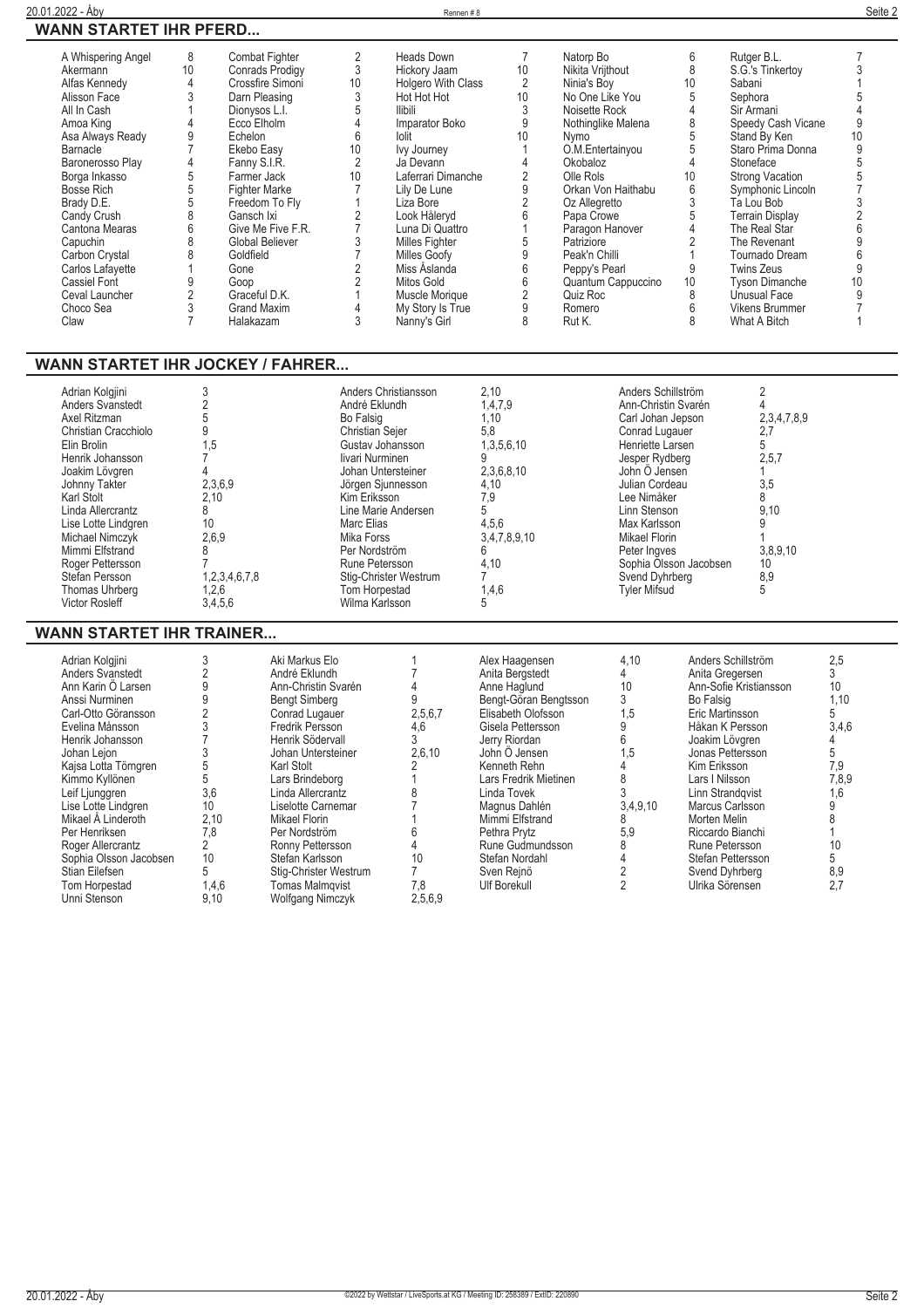|                         |                                                                                                                                                                       |                                                                                                            | Rennen#1                                                                                                 |                                                                                                                                | Seite 3                                                                                                                                                                                                                                                                                                                                                                                                                                                                                                                                                                                                                                                                                                                      |
|-------------------------|-----------------------------------------------------------------------------------------------------------------------------------------------------------------------|------------------------------------------------------------------------------------------------------------|----------------------------------------------------------------------------------------------------------|--------------------------------------------------------------------------------------------------------------------------------|------------------------------------------------------------------------------------------------------------------------------------------------------------------------------------------------------------------------------------------------------------------------------------------------------------------------------------------------------------------------------------------------------------------------------------------------------------------------------------------------------------------------------------------------------------------------------------------------------------------------------------------------------------------------------------------------------------------------------|
|                         | 2140 m<br>75.700<br><b>Bänderstart</b>                                                                                                                                |                                                                                                            |                                                                                                          |                                                                                                                                |                                                                                                                                                                                                                                                                                                                                                                                                                                                                                                                                                                                                                                                                                                                              |
|                         | <b>Sieg</b><br>Zwilling<br><b>Platz</b><br>Zweier                                                                                                                     | <b>Dreier</b>                                                                                              |                                                                                                          |                                                                                                                                |                                                                                                                                                                                                                                                                                                                                                                                                                                                                                                                                                                                                                                                                                                                              |
|                         | <b>Sabani</b><br>3j. sv H (Brioni - Flash Lightning)<br>Trainer: Riccardo Bianchi<br>Besitzer: Stroy Inc. Usa Filial Sweden                                           | 1.500<br>10.01 Halmstad<br>25.10 Halmstad<br>06.09 Halmstad                                                | dis 2140B<br>26,5.2140B QU<br>29.3 2160B QU                                                              | 68.500 50,0 S Persson<br>P Zadel<br>R Bianchi                                                                                  | Con Crowe, Our Pearl, Global Champion<br>Qualifikation<br>Qualifikation                                                                                                                                                                                                                                                                                                                                                                                                                                                                                                                                                                                                                                                      |
|                         | <b>Stefan Persson</b>                                                                                                                                                 |                                                                                                            |                                                                                                          |                                                                                                                                |                                                                                                                                                                                                                                                                                                                                                                                                                                                                                                                                                                                                                                                                                                                              |
| $\overline{\mathbf{2}}$ | <b>All In Cash</b><br>3j. br W (Executive Caviar - Cashmere)<br>Trainer: Elisabeth Olofsson<br>Besitzer: Tun Olofsson Elisabeth                                       | 02.11 Axevalla<br>11.09 Axevalla                                                                           | 21,9 2140B QU<br>30,8 2160B QU                                                                           | E Brolin<br>E Brolin                                                                                                           | Qualifikation<br>Qualifikation                                                                                                                                                                                                                                                                                                                                                                                                                                                                                                                                                                                                                                                                                               |
|                         | <b>Elin Brolin</b>                                                                                                                                                    |                                                                                                            |                                                                                                          |                                                                                                                                |                                                                                                                                                                                                                                                                                                                                                                                                                                                                                                                                                                                                                                                                                                                              |
|                         | <b>What A Bitch</b><br>4j. ljbr S (S.J.'s Caviar - Principessa)<br>Trainer: Linn Strandqvist<br>Besitzer: Ljungbyhed Strandqvist Linn                                 | 17,4<br>15,000<br>06.11 Åby<br>06.09 Halmstad<br>22.08 Vaggeryd                                            | 7 18.2 2140A<br><b>U</b> 19,2 2140B<br>7 17,4 2140B                                                      | 9.7 L Strandovist<br>29.100<br>66.500 33.8 K Oscarsson                                                                         | Ideal De Dussac, Exclusive J.M., Bravo Triv<br>Handluggage Racing, Luca Di Quattro, Star<br>It's A Girl, Red Pond Phantom, Majors Rose                                                                                                                                                                                                                                                                                                                                                                                                                                                                                                                                                                                       |
|                         | <b>Thomas Uhrberg</b>                                                                                                                                                 |                                                                                                            |                                                                                                          | 66.500 19.1 M Niklasson                                                                                                        | Hurricane Gilbert, Cash Up Front, Lady Lari<br>King Knas, Imaybee, What A Winner                                                                                                                                                                                                                                                                                                                                                                                                                                                                                                                                                                                                                                             |
| 4                       | <b>Peak'n Chilli</b><br>6j. mbr S (Infinitif - Ina Tilly)<br>Trainer: Aki Markus Elo<br>Besitzer: Skadelund Line Jeanette&Elo                                         | 19,3<br>14.100<br>06.01 Åby<br>03.11 Åby<br>18.10 Färjestad                                                | 6 19,3•2140B<br><b>U</b> 19.2 2140A<br>dis 2140A                                                         | 75.700 12,0 A Eklundh<br>74.700 51,9 A M Elo<br>29.100<br>3.3 A M Elo                                                          | 2021: 7 Starts - 0 Siege - 0 Plätze 9.100<br>Patriziore, Ioana, Exclusive J.M.<br>Peach, Runner Brodde, Great Shadow N.O.<br>Smart, Barbour M.S., Voltigeur De Bon<br>Sebastians Son, Infinite Blues, Terrain Displ                                                                                                                                                                                                                                                                                                                                                                                                                                                                                                          |
|                         | André Eklundh                                                                                                                                                         | 06.09 Färjestad                                                                                            | <b>U</b> 17,9 2140A                                                                                      | 66.500 32.7 M J Andersson                                                                                                      | High On Pepper, Global Bursard, Starken                                                                                                                                                                                                                                                                                                                                                                                                                                                                                                                                                                                                                                                                                      |
| 5                       | Luna Di Quattro<br>4j. mbr S (Explosive Matter - Lucy Di Quattro)<br>Trainer: Mikael Florin<br>Besitzer: Skillingaryd Florin Småland A                                | 1.500<br>12.01 Aby<br>20.07 Jägersro                                                                       | <b>U</b> 19,5 2140B<br>24,0.2140B QU                                                                     | 75.700 52,4 M Florin<br>M De Haan                                                                                              | Rania Crowe, Finndals Hunter, Leandro Bok<br>Qualifikation                                                                                                                                                                                                                                                                                                                                                                                                                                                                                                                                                                                                                                                                   |
|                         | <b>Mikael Florin</b>                                                                                                                                                  |                                                                                                            |                                                                                                          |                                                                                                                                |                                                                                                                                                                                                                                                                                                                                                                                                                                                                                                                                                                                                                                                                                                                              |
| 6                       | Graceful D.K.<br>4j. br S (Maharajah - Nigne Vang)<br>Trainer: Bo Falsig<br>Besitzer: Västra Fröunda Pure Islet Ab                                                    |                                                                                                            |                                                                                                          |                                                                                                                                |                                                                                                                                                                                                                                                                                                                                                                                                                                                                                                                                                                                                                                                                                                                              |
|                         | <b>Bo Falsig</b>                                                                                                                                                      |                                                                                                            |                                                                                                          |                                                                                                                                |                                                                                                                                                                                                                                                                                                                                                                                                                                                                                                                                                                                                                                                                                                                              |
|                         | Trainer: Tom Horpestad<br>Besitzer: Hedesunda Peter Eriksson A                                                                                                        | 17,7<br>14.361<br>09.01 Bjerke<br>26.12 Bjerke<br>02.07 Hagmyren                                           | <b>U</b> 19,8 2100A<br>4 20,6 2140B<br><b>U</b> 18,9 2160B                                               | 5,7 T Horpestad<br>1,9 T Horpestad<br>56.500 42,0 T J Gustafsson                                                               | 2021: 4 Starts - 0 Siege - 0 Plätze 14.361<br>Fellaini Zet*, Jael Tiamo<br>Leopold A.B.*, Höwings Arktur, C.C.Best Lu<br>Yazmine, Hey Sally, Le Sano                                                                                                                                                                                                                                                                                                                                                                                                                                                                                                                                                                         |
|                         | <b>Tom Horpestad</b>                                                                                                                                                  | 03.06 Gävle                                                                                                | 6 18,3 2140B                                                                                             | 66.500 37,0 T Jansson                                                                                                          | Snowy Me, Lake's Dream, Sanibel<br>Red Rum, Rosa Danica, Västerbo Maharani                                                                                                                                                                                                                                                                                                                                                                                                                                                                                                                                                                                                                                                   |
| 8                       | <b>Freedom To Fly</b><br>5j. br W (Ens Snapshot - Ultra Håleryd)<br>Trainer: Lars Brindeborg<br>Besitzer: Nilsson Mikael C & Rebecka<br><b>Gustav Johansson</b>       | 6.000<br>10.01 Halmstad<br>29.11 Halmstad<br>16.10 Halmstad<br>13.04 Halmstad                              | 5 20,5.2140B<br>U 21,1.2140B<br>21,6●2140B QU<br>$\bullet$ 2140B QU                                      | 68.500 56,5 S Boel<br>56.500 49,6 M Niklasson<br>M Niklasson<br>M Karlsson                                                     | 2021: 1 Start - 0 Siege - 0 Plätze 500<br>Con Crowe, Our Pearl, Global Champion<br>Peak'n Roll*, Najomi J.D., Fia Godiva<br>Qualifikation<br>Qualifikation                                                                                                                                                                                                                                                                                                                                                                                                                                                                                                                                                                   |
| 9                       | <b>Carlos Lafayette</b><br>5j. br S (Ken Warkentin - Fayette Broline)<br>Trainer: John Ö Jensen<br>Besitzer: Jönköping Älgpasset Fastighe<br>John Ö Jensen<br>Quoten: | 22,4<br>8.500<br>06.01 Åby<br>10.10 Amål<br>20.09 Åmål<br>06.09 Färjestad<br>27.08 Amål                    | <b>U</b> 23,5 $\bullet$ 2140B<br>dis 2080B<br>dis 2080B<br>U 21,5.2140A<br><b>U</b> 22,4 $\bullet$ 2080B | 75.700 55,0 J Ö Jensen<br>56.500 64,6 J O Jensen<br>56.500 63,0 J O Jensen<br>66.500 54,6 J Ö Jensen<br>56.500 40,0 J Ö Jensen | 2021: 10 Starts - 0 Siege - 0 Plätze 6.500<br>Patriziore, Ioana, Exclusive J.M.<br>General Belgrano*, Global Brookerage, Ta L<br>Ceboruco, Stepping Maine, Global Brookera<br>High On Pepper, Global Bursard, Starken<br>Ingrid C., Prima Vita, Kung Minos                                                                                                                                                                                                                                                                                                                                                                                                                                                                   |
|                         | $ \mathsf{T} $<br>2140<br>2160                                                                                                                                        | 20.01.2022 - Åby<br>18:20<br><b>Ivy Journey</b><br>4j. br S (Scarlet Knight - Catch The Star)<br>Ergebnis: | 05.08 Aby<br>02.05 Vaggeryd<br>05.10 Axevalla<br>22.06 Solvalla                                          | Maidenlopp - Fördel treåriga<br><b>U</b> 17,8 2140A<br>6 19.8 2140B<br>5 18,7 2140A<br>7 17,7 2140B                            | Rennpreis: 75.700 (30.000 15.000 10.000 6.800 5.900 5.000 3.000)<br>Maidenlopp - Fördel treåriga3-åriga och äldre högst 15.000 kr som ej segrat. Körsvenskrav kat. 2. Körsvenner födda 040120 eller<br>tidigare.2140 m. Tillägg 20 m för 4-åriga och äldre.Pris: 30.000-15.000-10.000-6.800-5.900-(5.<br>2022: 1 Start - 0 Siege - 0 Plätze 1.500<br>2021: 6 Starts - 0 Siege - 0 Plätze 15.000<br>108.000 35,0 S Persson<br>74.700 103,4 A Eklundh<br>2022: 1 Start - 0 Siege - 0 Plätze 5.000<br>29.100 10,2 A M Elo<br>2022: 1 Start - 0 Siege - 0 Plätze 1.500<br>2022: 1 Start - 0 Siege - 0 Plätze 0<br>152.000 43,1 T Jansson<br>2022: 1 Start - 0 Siege - 0 Plätze 5.500<br>2022: 1 Start - 0 Siege - 0 Plätze 1.500 |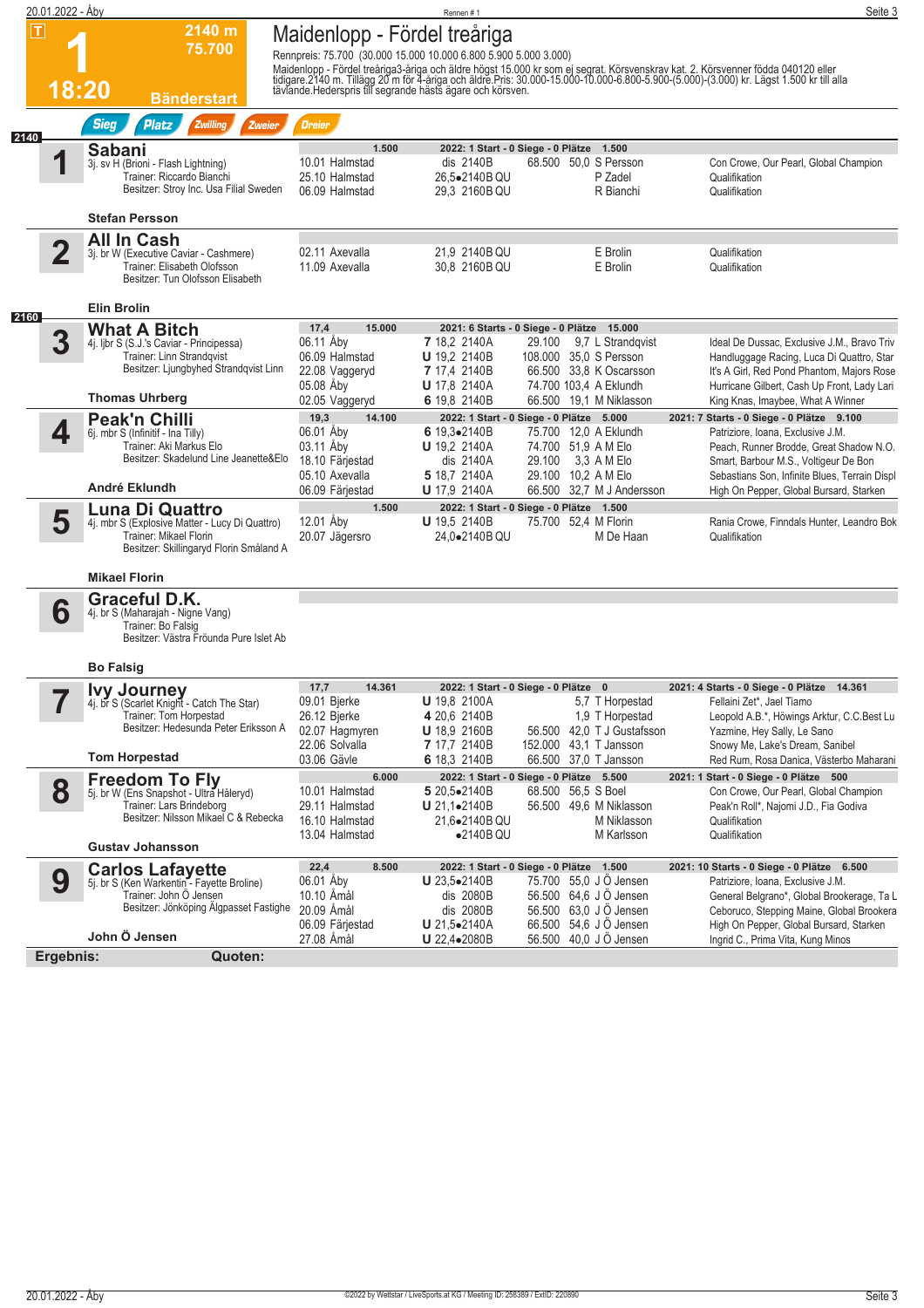| 20.01.2022 - Åby        |                                                                            |                                                                  | Rennen #2                           |                                                                        | Seite 4                                                                                                                                                                                                                           |
|-------------------------|----------------------------------------------------------------------------|------------------------------------------------------------------|-------------------------------------|------------------------------------------------------------------------|-----------------------------------------------------------------------------------------------------------------------------------------------------------------------------------------------------------------------------------|
| $ \mathbf{T} $          | 2140 m                                                                     | 1:A PRIS 30 000, 2140 V                                          |                                     |                                                                        |                                                                                                                                                                                                                                   |
|                         | 75.700                                                                     | Rennpreis: 75.700 (30.000 15.000 10.000 6.800 5.900 5.000 3.000) |                                     |                                                                        |                                                                                                                                                                                                                                   |
|                         |                                                                            |                                                                  |                                     |                                                                        | 3-åriga och äldre 15.001 - 50.000 kr. Körsvenskrav kat. 2. Körsvenner födda 040120 eller tidigare.2140 m. Voltstart.Pris:<br>30.000-15.000-10.000-6.800-5.900-(5.000)-(3.000) kr. Lägst 1.500 kr till alla tävlande.Hederspris ti |
| 18:42                   | <b>Bänderstart</b>                                                         |                                                                  |                                     |                                                                        |                                                                                                                                                                                                                                   |
|                         | <b>Sieg</b><br>Zwilling<br><b>Platz</b><br>Zweier                          | <b>Dreier</b>                                                    |                                     |                                                                        |                                                                                                                                                                                                                                   |
| 2140                    |                                                                            |                                                                  |                                     |                                                                        |                                                                                                                                                                                                                                   |
| 1                       | <b>Patriziore</b><br>4j. br S (Charly Du Noyer - Misty Elettra)            | 40.500<br>06.01 Åby                                              | 1 18,3 2140B                        | 2022: 1 Start - 1 Sieg - 0 Plätze 30.000<br>75.700<br>4,2 M Elias      | 2021: 2 Starts - 0 Siege - 1 Platz 10.500<br>Patriziore, Ioana, Exclusive J.M.                                                                                                                                                    |
|                         | Trainer: Conrad Lugauer<br>Besitzer: Blentarp Stall Lugauer Ab             | 15.12 Jägersro                                                   | 3 18,2.2140B                        | 74.700<br>9,7 C Lugauer                                                | Swish The Cash, Ad Victoriam, Patriziore                                                                                                                                                                                          |
|                         |                                                                            | 30.11 Jägersro<br>12.10 Jägersro                                 | U 20,5.2140B<br>18,5 2140B QU       | 74.700<br>2,5 C Lugauer<br>M Waldmüller                                | See You McAllan, Celakeno, Prutti Di Mare<br>Qualifikation                                                                                                                                                                        |
|                         | <b>Conrad Lugauer</b>                                                      | 13.10 Jägersro                                                   | 30,0.2160B QU                       | C Lugauer                                                              | Qualifikation                                                                                                                                                                                                                     |
| $\overline{\mathbf{2}}$ | <b>Muscle Morique</b>                                                      | 18,0<br>35.800<br>06.01 Åby                                      | 3 18,3 2140B                        | 2022: 1 Start - 0 Siege - 1 Platz 10.000<br>75.700 64,8 K Stolt        | 2021: 5 Starts - 0 Siege - 1 Platz 25.800<br>Peak'n Roll*, Denisa, Muscle Morique                                                                                                                                                 |
|                         | 4j. br H (Muscle Massive - Happy Morique)<br>Trainer: Karl Stolt           | 11.12 Aby                                                        | <b>U</b> 17,1 2140A                 | 129.500 82,3 A Christiansson                                           | Mayhem Mary, Liberty Boko, Eagle Trot                                                                                                                                                                                             |
|                         | Besitzer: Agrot N & Nilsson J Sköld Sta                                    | 18.11 Åby                                                        | $U 20,0-2140B$                      | 129.500 64,8 K Stolt                                                   | Alisson Face, Holgero With Class, Jackson                                                                                                                                                                                         |
|                         | <b>Karl Stolt</b>                                                          | 25.02 Aby<br>18.02 Åby                                           | 4 18,0 2140B<br>3 18,9 2140B        | 74.700 11,7 K Stolt<br>129.500 100,3 K Stolt                           | Lukaku Di Quattro, Lovely Wine, Happy Self<br>Celine, Lluc Boko*, Muscle Morique                                                                                                                                                  |
|                         | <b>Holgero With Class</b>                                                  | 17,1<br>38.500                                                   |                                     | 2021: 3 Starts - 0 Siege - 1 Platz 38.500                              |                                                                                                                                                                                                                                   |
| 3                       | 4j. b W (Canepa Hanover - High Class Gal)<br>Trainer: Johan Untersteiner   | 11.12 Åby<br>01.12 Aby                                           | 8 17,0 2140A<br>5 21,7.2140B        | 129.500 14,3 P Untersteiner<br>2,2 J Untersteiner<br>129.500           | Mayhem Mary, Liberty Boko, Eagle Trot<br>Staro Prima Donna, My Lucky Day, Mael                                                                                                                                                    |
|                         | Besitzer: Hakenäset Gustavsson Holge                                       | 18.11 Åby                                                        | 2 17,1 2140B                        | 129.500<br>2.6 J Untersteiner                                          | Alisson Face, Holgero With Class, Jackson                                                                                                                                                                                         |
|                         | <b>Johan Untersteiner</b>                                                  | 25.10 Halmstad                                                   | 18.2 2140B QU                       | P Untersteiner                                                         | Qualifikation                                                                                                                                                                                                                     |
|                         | <b>Liza Bore</b>                                                           | 46.400                                                           |                                     | 2022: 1 Start - 0 Siege - 1 Platz 8.500                                | 2021: 6 Starts - 0 Siege - 2 Plätze 37.900                                                                                                                                                                                        |
| 4                       | 4j. b S (Make It Happen - Kristina Bore)                                   | 10.01 Halmstad                                                   | 3 17,6 2140B                        | 68.500 28.8 J Untersteiner                                             | Hercule De Sajan*, Laferrari Dimanche, Liza                                                                                                                                                                                       |
|                         | Trainer: Ulf Borekull<br>Besitzer: Stall Borekulla Gård                    | 21.12 Axevalla                                                   | 3 18,2 2140B                        | 66.500 9,1 C J Jepson                                                  | Timeless, Angel Of Mercy, Liza Bore                                                                                                                                                                                               |
|                         |                                                                            | 09.12 Åby<br>18.11 Aby                                           | 5 18,9•2140B<br>3 18,3 2140B        | 129.500 22,3 C J Jepson<br>74.700 14,9 C Fiore                         | S.G.'s Tinkertoy, Guardian Angel, Iris Sisu<br>Business A.F., Manjula Fame, Liza Bore                                                                                                                                             |
|                         | <b>Carl Johan Jepson</b>                                                   | 30.09 Aby                                                        | 5 17,9 2140B                        | 74.700 52,8 C J Jepson                                                 | Hilda Avenue, Irina Paulois, Sky Trot                                                                                                                                                                                             |
| 5                       | Laferrari Dimanche<br>4j. b S (Brad De Veluwe - Ladonna Dimanche)          | 48.000<br>10.01 Halmstad                                         | 2 17,1 2140B                        | 2022: 1 Start - 0 Siege - 1 Platz 12.500<br>68.500<br>1,6 J Takter     | 2021: 2 Starts - 1 Sieg - 0 Plätze 35.500<br>Hercule De Sajan*, Laferrari Dimanche, Liza                                                                                                                                          |
|                         | Trainer: Carl-Otto Göransson                                               | 21.12 Jägersro                                                   | 1 16,8 2140B                        | 74.700 10.5 J Takter                                                   | Laferrari Dimanche, Immateriel d'Am, Enge                                                                                                                                                                                         |
|                         | Besitzer: Firma Stall Dimanche                                             | 06.12 Halmstad                                                   | 5 20,0.2140B                        | 66.500<br>5,6 A Kolgjini                                               | Eclectic*, Tvingenswillywonka, One To Love                                                                                                                                                                                        |
|                         | <b>Johnny Takter</b>                                                       | 30.07 Halmstad                                                   | 20,1 2140B QU                       | P Ingves                                                               | Qualifikation                                                                                                                                                                                                                     |
|                         | <b>Ceval Launcher</b>                                                      | 17,6<br>29.600                                                   |                                     | 2022: 1 Start - 0 Siege - 0 Plätze 5.900                               | 2021: 5 Starts - 0 Siege - 1 Platz 23.700                                                                                                                                                                                         |
| 6                       | 5j. br W (Lavec Kronos - Early Launcher)<br>Trainer: Mikael Å Linderoth    | 06.01 Åby<br>11.11 Åby                                           | 5 18,4 2140B<br>3 18,0 2160B        | 75.700 38,4 M A Linderoth<br>74.700<br>8,1 A Christiansson             | Peak'n Roll*, Denisa, Muscle Morique<br>Briljanten, Mayhem Mary, Ceval Launcher                                                                                                                                                   |
|                         | Besitzer: Stockholm Launcher Ab                                            | 03.11 Aby                                                        | 5 17,6 2140A                        | 74.700 70,0 A Christiansson                                            | Peach, Runner Brodde, Great Shadow N.O.                                                                                                                                                                                           |
|                         | <b>Anders Christiansson</b>                                                | 06.10 Aby                                                        | 4 17,6 2140B                        | 74.700 116,2 M Å Linderoth                                             | Machi, Irina Paulois, Mamaneedshismoney                                                                                                                                                                                           |
|                         | <b>Terrain Display</b>                                                     | 05.08 Abv<br>17,4<br>47.000                                      | dis 2140A                           | 74.700 124,3 M A Linderoth<br>2022: 1 Start - 0 Siege - 0 Plätze 1.500 | Hurricane Gilbert, Cash Up Front, Lady Lari<br>2021: 9 Starts - 0 Siege - 2 Plätze 45.500                                                                                                                                         |
|                         | 5j. br W (Scarlet Knight - Bell Bottom Blues)                              | 08.01 Mantorp                                                    | <b>U</b> 17,7 2140B                 | 75.700 55,8 J Rydberg                                                  | Vegas Töll, Magical Mile, Hilding Tif                                                                                                                                                                                             |
|                         | Trainer: Ulrika Sörensen<br>Besitzer: M FI Lykke Sörensen Ulrika           | 07.12 Axevalla<br>25.11 Orebro                                   | 4 17,9 2160B<br>7 17,4 2140B        | 66.500 24,0 J Rydberg<br>66.500 64,4 J Rydberg                         | Conrads Lill Babs, Martinique Decoy*, Viken<br>Parfait A.F., Gizmo, Global Brookerage                                                                                                                                             |
|                         |                                                                            | 19.10 Axevalla                                                   | 2 17,8 2160B                        | 66.500 89,0 J Rydberg                                                  | Funky Style, Terrain Display, Ideal d'Ormoy                                                                                                                                                                                       |
|                         | <b>Jesper Rydberg</b>                                                      | 05.10 Axevalla                                                   | 3 18,5 2140A                        | 29.100 25,9 J Rydberg                                                  | Sebastians Son, Infinite Blues, Terrain Displ                                                                                                                                                                                     |
| 8                       | Gone<br>4j. b S (Broadway Hall - Crunch Ås)                                | 17,5<br>44.000<br>10.01 Halmstad                                 | 5 18,2.2140B                        | 2022: 1 Start - 0 Siege - 0 Plätze 5.500<br>68.500 13,5 P Untersteiner | 2021: 4 Starts - 0 Siege - 1 Platz 38.500<br>Hercule De Sajan*, Laferrari Dimanche, Liza                                                                                                                                          |
|                         | Trainer: Roger Allercrantz                                                 | 11.12 Åby                                                        | 4 16,3 2140A                        | 129.500 41,3 T Uhrberg                                                 | Mayhem Mary, Liberty Boko, Eagle Trot                                                                                                                                                                                             |
|                         | Besitzer: Stall Maro                                                       | 29.11 Halmstad<br>10.02 Jägersro                                 | 4 17,5 2140B<br>dis 2140B           | 108.000 36,6 S Persson<br>74.700<br>7,4 T Uhrberg                      | Global Compassion, Nan's Cash, Red Hot S<br>M.T.Ravishing, Bear Wind, Västerbostreetwi                                                                                                                                            |
|                         | <b>Stefan Persson</b>                                                      | 19.01 Jägersro                                                   | 2 19,4 2140B                        | 74.700<br>3.7 T Uhrberg                                                | Nocturne Zon, Gone, Mamsell Du Mont                                                                                                                                                                                               |
|                         | <b>Gansch Ixi</b>                                                          | 16,7<br>44.600                                                   |                                     | 2022: 1 Start - 0 Siege - 0 Plätze 6.500                               | 2021: 6 Starts - 0 Siege - 1 Platz 38.100                                                                                                                                                                                         |
| 9                       | 6j. ljbr W (Coper Zoot - Bäckatorps Britta)<br>Trainer: Anders Schillström | 10.01 Halmstad<br>15.12 Jägersro                                 | 4 17,9 2140B<br>5 17,1 2140A        | 68.500 71,8 A Schillström<br>74.700 56,6 A Schillström                 | Hercule De Sajan*, Laferrari Dimanche, Liza<br>T. Wall's Kastor, Figaro Juvel*, Invictus Bour                                                                                                                                     |
|                         | Besitzer: Båstad Anders Schillström Fö                                     | 06.12 Halmstad                                                   | 4 18,0 2140B                        | 66.500 36,4 A Schillström                                              | Icebreaker Sisu, Ornellaia Cheri, Prince Of                                                                                                                                                                                       |
|                         | Anders Schillström                                                         | 18.11 Aby<br>28.10 Aby                                           | <b>U</b> 16,4 2140A<br>4 17,6 2160B | 74.700 69.0 K Jönsson<br>74.700 20,1 A Schillström                     | Peach, Puycheric Wine, Satchmo M.S.<br>Steady Victory, Eli Zelda, Lucia Di Quattro                                                                                                                                                |
|                         | Fanny S.I.R.                                                               | 17,4<br>46.000                                                   |                                     | 2022: 1 Start - 0 Siege - 0 Plätze 1.500                               | 2021: 9 Starts - 1 Sieg - 0 Plätze 44.500                                                                                                                                                                                         |
|                         | 4j. br S (The Bank - Satindoll S.I.R.)                                     | 04.01 Färjestad                                                  | dis 1640B                           | 68.500 14,7 P Mahony                                                   | Red Pond Phantom, Sky Trot, Global Brook                                                                                                                                                                                          |
|                         | Trainer: Sven Rejnö<br>Besitzer: Kil Stall Uttergäld Ab                    | 23.12 Romme<br>09.12 Åby                                         | <b>U</b> 19,1 2140A<br>1 17,4 2140B | 74.700 32,0 J Nilsson<br>74.700 37,0 T Uhrberg                         | Borups Vallmo, Anastacia Broline, Nybys Sa<br>Fanny S.I.R., Sky Trot, Loke Is Lovely                                                                                                                                              |
|                         |                                                                            | 24.11 Solvalla                                                   | <b>U</b> 19,0 2140B                 | 92.300 32,4 J Kontio                                                   | Queen On Road, Justintime D.D., Andrietta                                                                                                                                                                                         |
|                         | <b>Thomas Uhrberg</b>                                                      | 04.11 Orebro                                                     | 8 18,3 2140B                        | 108.000 114,3 J Nilsson                                                | Skype, Ruby Victory, Global C.Lucky                                                                                                                                                                                               |
|                         | <b>Combat Fighter</b><br>3j. b W (From Above - Days Of Glory)              | 37.500<br>14.11 Åby                                              | 2 17,9 2140B                        | 2021: 2 Starts - 0 Siege - 2 Plätze 37.500<br>117.500<br>4,8 P Ingves  | Pure Atlas, Combat Fighter, Digthislass                                                                                                                                                                                           |
|                         | Trainer: Anders Svanstedt<br>Besitzer: M FI(Svanstedt A) Kakel&Gol         | 19.10 Axevalla                                                   | 2 17,9 2140B                        | 66.500<br>3,2 A Svanstedt                                              | Dont Touch Me I.T., Combat Fighter, Heartb                                                                                                                                                                                        |
|                         |                                                                            | 05.10 Axevalla                                                   | 19,5 2140B QU                       | A Svanstedt                                                            | Qualifikation                                                                                                                                                                                                                     |
|                         | <b>Anders Svanstedt</b>                                                    |                                                                  |                                     |                                                                        |                                                                                                                                                                                                                                   |
|                         | Goop                                                                       | 18,1<br>25.949<br>14.11 Hamburg-Bahrenf 6 17,7 2200A             |                                     | 2021: 4 Starts - 2 Siege - 0 Plätze 25.949<br>200.000<br>4,6 M Hauber  | Cassiel Font-Lancaster Newport-Indoor                                                                                                                                                                                             |
|                         | 4j. f H [DE] (Love You - Hioubov Lykke)<br>Trainer: Wolfgang Nimczyk       | 07.11 B.-Mariendorf                                              | 6 19,2 1900A                        | 20.000<br>1,1 M Nimczyk                                                | Haut En Couleur-Kartoon-El Timoko                                                                                                                                                                                                 |
|                         | Besitzer: Tyskland Walter-Mommert Ka                                       | 14.10 Hamburg-Bahrenf                                            | <b>1</b> 17,6 2200A                 | 20.000<br>1,7 M Nimczyk                                                | Goop-Amigo Moor-Can Tach Lux                                                                                                                                                                                                      |
|                         | <b>Michael Nimczyk</b>                                                     | 18.07 Mönchengladbac<br>11.06 Wolvega                            | 1 18,1 2100L<br>18,5 2100 A QU      | 10.000<br>1,8 M Nimczyk<br>M Nimczyk                                   | Goop-Lest Best Well-Kelani Rapide<br>Qualifikation                                                                                                                                                                                |
| Ergebnis:               | Quoten:                                                                    |                                                                  |                                     |                                                                        |                                                                                                                                                                                                                                   |
|                         |                                                                            |                                                                  |                                     |                                                                        |                                                                                                                                                                                                                                   |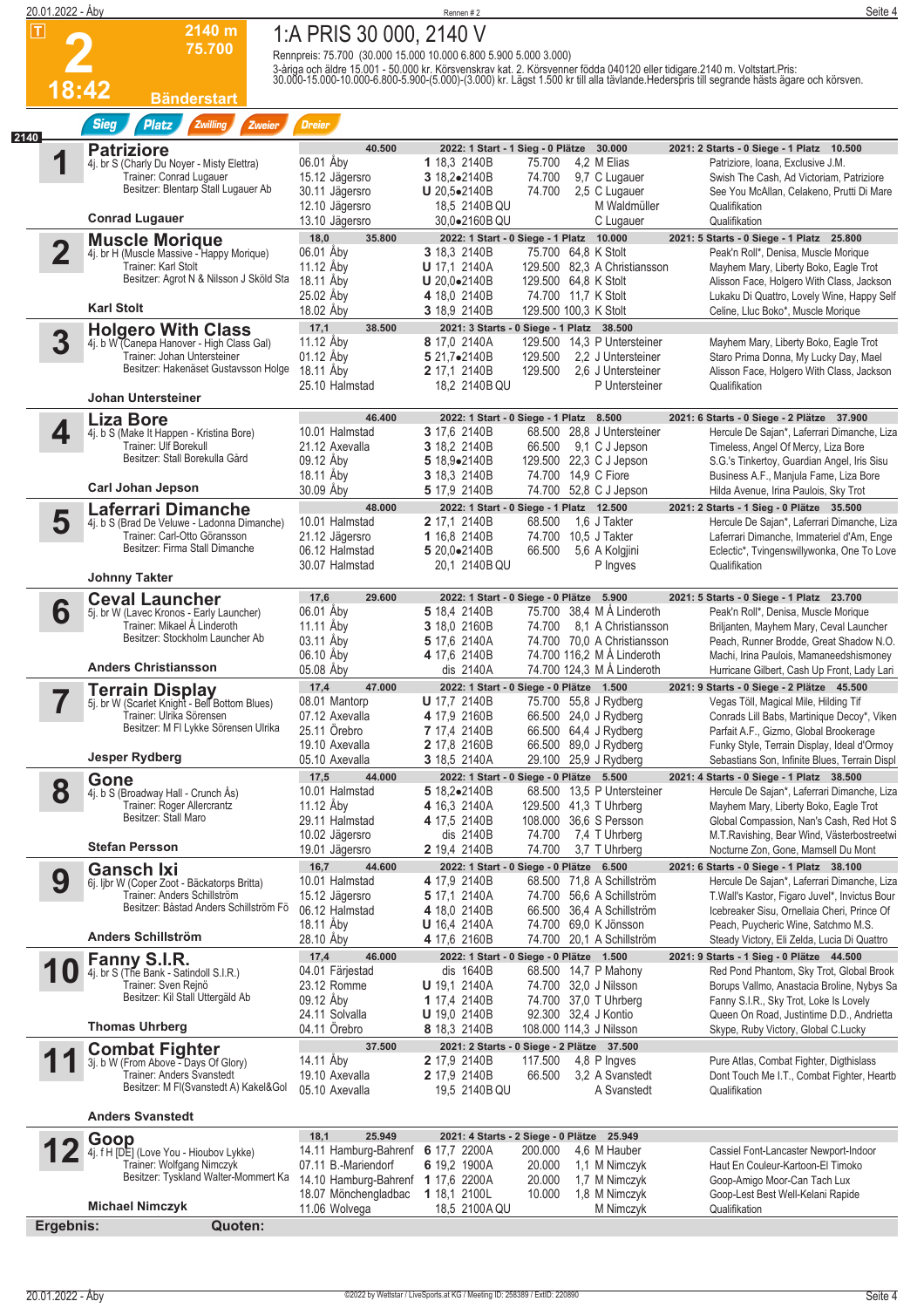|      | 20.01.2022 - Åby        |                                                                         |                                                                  | Rennen #3                                     |                                                                       | Seite 5                                                                                                                                                                                                                           |
|------|-------------------------|-------------------------------------------------------------------------|------------------------------------------------------------------|-----------------------------------------------|-----------------------------------------------------------------------|-----------------------------------------------------------------------------------------------------------------------------------------------------------------------------------------------------------------------------------|
|      | $ \mathsf{T} $          | 2140 m                                                                  | 1:A PRIS 35 000, 2140 V                                          |                                               |                                                                       |                                                                                                                                                                                                                                   |
|      |                         | 85.800                                                                  | Rennpreis: 85.800 (35.000 17.500 11.000 7.500 6.400 5.400 3.000) |                                               |                                                                       |                                                                                                                                                                                                                                   |
|      |                         |                                                                         |                                                                  |                                               |                                                                       | 3-åriga och äldre 50.001 - 90.000 kr. Körsvenskrav kat. 2. Körsvenner födda 040120 eller tidigare.2140 m. Voltstart.Pris:<br>35.000-17.500-11.000-7.500-6.400-(5.400)-(3.000) kr. Lägst 1.500 kr till alla tävlande.Hederspris ti |
|      | <u> 19:05</u>           | <b>Bänderstart</b>                                                      |                                                                  |                                               |                                                                       |                                                                                                                                                                                                                                   |
| 2140 |                         | <b>Sieg</b><br><b>Platz</b><br>Zwilling<br>Zweier                       | <b>Dreier</b>                                                    |                                               |                                                                       |                                                                                                                                                                                                                                   |
|      |                         | <b>S.G.'s Tinkertoy</b>                                                 | 69.800                                                           |                                               | 2021: 4 Starts - 1 Sieg - 0 Plätze 69.800                             |                                                                                                                                                                                                                                   |
|      |                         | 4j. br S (Quite Easy U.S. - Al's Dream Maid)<br>Trainer: Linda Tovek    | 22.12 Åby<br>09.12 Aby                                           | 4 16,9•2160B<br>1 18,6 2140B                  | 129.500 18,2 S Persson<br>129.500 36,6 G Johansson                    | Eieio, Icebreaker Sisu, Kemas Frasse<br>S.G.'s Tinkertoy, Guardian Angel, Iris Sisu                                                                                                                                               |
|      |                         | Besitzer: Lindome Sjöström Sven-Göra                                    | 29.11 Halmstad<br>11.11 Åby                                      | U 22.8.2140B<br>4 18.8 2140B                  | 56.500 14,1 C Eriksson<br>74.700 11,7 C Eriksson                      | Peak'n Roll*, Najomi J.D., Fia Godiva<br>Briljanten, Mayhem Mary, Ceval Launcher                                                                                                                                                  |
|      |                         | <b>Gustav Johansson</b>                                                 | 03.11 Aby                                                        | 20,8 2140B QU                                 | S Persson                                                             | Qualifikation                                                                                                                                                                                                                     |
|      | $\overline{\mathbf{2}}$ | <b>Alisson Face</b>                                                     | 16,5<br>78.500<br>31.12 Halmstad                                 | unpl $\bullet$ 2140B                          | 2021: 7 Starts - 1 Sieg - 1 Platz 78.500<br>3,9 A Kolgjini            | Ego Sisu, Onas Quintus, Timotejs Jackpot                                                                                                                                                                                          |
|      |                         | 4j. ljbr W (Djali Boko - Robinia Face)<br>Trainer: Adrian Kolgjini      | 23.12 Halmstad                                                   | 5 16,4 2640A                                  | 226.500 31,9 D Kolgjini                                               | Mafioso Lynx, Gliding Eagle, Le Piment                                                                                                                                                                                            |
|      |                         | Besitzer: Stockholm Hs Trav Ab                                          | 08.12 Jägersro<br>18.11 Aby                                      | dis 2140B<br>1 16,5 2140B                     | 129.500<br>5,8 A Kolgjini<br>129.500<br>8,0 D Kolgjini                | Global Creation, Lucifer Boko, King Of Djaz<br>Alisson Face, Holgero With Class, Jackson                                                                                                                                          |
|      |                         | <b>Adrian Kolgjini</b>                                                  | 03.11 Aby                                                        | dis 2140B                                     | 129.500 11,3 D Kolgjini                                               | Zinfandel, J.S.Peaky Blinders, All In Face                                                                                                                                                                                        |
|      | 3                       | Oz Allegretto<br>9j. ljbr W (So Perfect - Zackienee)                    | 15,4<br>81.900<br>31.12 Halmstad                                 | 8 17,7 2140B                                  | 2021: 10 Starts - 1 Sieg - 2 Plätze 53.000<br>18.3 M J Andersson      | 2020: 5 Starts - 0 Siege - 1 Platz 24.400<br>What A Winner, Sally Maclennane, Choco S                                                                                                                                             |
|      |                         | Trainer: Bengt-Göran Bengtsson                                          | 21.12 Axevalla                                                   | <b>3</b> 15,9 1640A                           | 66.500 59,6 M J Andersson                                             | Satchmo M.S., Ridgehead Popeda, Oz Alle                                                                                                                                                                                           |
|      |                         | Besitzer: Firma Stall Allegretto                                        | 07.12 Axevalla<br>29.11 Halmstad                                 | 3 16,6 2140A<br>6 17,6 2160B                  | 76.700 45,0 M J Andersson<br>C Cracchiolo                             | Chef Axe*, Farfars Dream, Oz Allegretto                                                                                                                                                                                           |
|      |                         | <b>Carl Johan Jepson</b>                                                | 24.07 Axevalla                                                   | 8 16,6 2140A                                  | 117.500 83,5 P Ingves                                                 | Luca Vialli Boko, All In Face, Grimfrost                                                                                                                                                                                          |
|      | 4                       | <b>Choco Sea</b>                                                        | 16,9<br>88.600<br>12.01 Åbv                                      | <b>U</b> 18,8 2160B                           | 2022: 1 Start - 0 Siege - 0 Plätze 1.500<br>9,4 V Rosleff<br>75.700   | 2021: 14 Starts - 1 Sieg - 3 Plätze 87.100                                                                                                                                                                                        |
|      |                         | 5j. mbr S (Chocolatier - Sea Pearl)<br>Trainer: Henrik Södervall        | 31.12 Halmstad                                                   | 3 16,9 2140B                                  | 22,3 J Kontio                                                         | Epic Latier, Easy Star, A Second Time<br>What A Winner, Sally Maclennane, Choco S                                                                                                                                                 |
|      |                         | Besitzer: Södervall Henrik & Jenny                                      | 22.12 Aby<br>07.12 Axevalla                                      | <b>U</b> 16,8 2160B<br>6 18.2 2140B           | 74.700 84,3 V Rosleff<br>76.700 33,8 V Rosleff                        | Ivory Am, Machi, Janita Honey Love<br>Gina Lollobrigida, Listas Sirena, Olga Lock                                                                                                                                                 |
|      |                         | <b>Victor Rosleff</b>                                                   | 25.11 Åby                                                        | 4 18.6 2140A                                  | 74.700 14,3 V Rosleff                                                 | Machi, Labyad Bros, Önas Quintus                                                                                                                                                                                                  |
|      | 5                       | <b>Darn Pleasing</b><br>4j. ljbr W (Zola Boko - Rani)                   | 15,6<br>81.000<br>23.09 Axevalla                                 | dis 2140A                                     | 2021: 5 Starts - 1 Sieg - 1 Platz 81.000<br>108.000 124,3 G Johansson | Humble Man, Heartbeat Julie, Staro Pomero                                                                                                                                                                                         |
|      |                         | Trainer: Magnus Dahlén                                                  | 29.08 Tingsryd                                                   | 5 15,6 1609A                                  | 1.8 K Oscarsson<br>56.500                                             | Top Lloyd, Capital T.Franklin, Amazing Mån                                                                                                                                                                                        |
|      |                         | Besitzer: Stall Prosecco (Dahlén Magn                                   | 16.07 Axevalla<br>15.06 Jägersro                                 | <b>U</b> 16,6 2140A<br>2 16,2 2140B           | 108.000 27,3 K Oscarsson<br>129.500<br>6.7 K Oscarsson                | Kentucky River, Gary La Marc*, Global Com<br>Game On Butcher*, Darn Pleasing, Ares B.                                                                                                                                             |
|      |                         | <b>Mika Forss</b>                                                       | 04.06 Jägersro                                                   | 1 15,9 2140B                                  | 129.500<br>7.6 K Oscarsson                                            | Darn Pleasing, I'm All In, Betting Jailbird                                                                                                                                                                                       |
|      | 6                       | <b>Ta Lou Bob</b>                                                       | 15,5<br>80.800<br>31.12 Halmstad                                 | 4 16,8 2140B                                  | 2021: 12 Starts - 1 Sieg - 3 Plätze 80.800<br>40,6 J Kontio           | Ego Sisu, Önas Quintus, Timotejs Jackpot                                                                                                                                                                                          |
|      |                         | 5j. br S (Brad De Veluwe - Harkeröds Wilma)<br>Trainer: Leif Ljunggren  | 17.12 Solvalla                                                   | 2 15,5 1660B                                  | 92.300 16,2 J Kontio                                                  | Emmanuelle P.Hill, Ta Lou Bob, Noise Abat                                                                                                                                                                                         |
|      |                         | Besitzer: Ljunggren Leif & Gunnarsson                                   | 09.12 Åby<br>25.10 Halmstad                                      | 1 17.1 2140B<br>4 16,8 2140B                  | 43.300 13,2 S Laursen<br>66.500 103.7 O Samuelsson                    | Ta Lou Bob, Luke Diablo, Svempa Laday<br>Dame Lane, Enge Draken, Inspiration                                                                                                                                                      |
|      |                         | <b>Johnny Takter</b>                                                    | 10.10 Åmål                                                       | 3 18,4 2080B                                  | 56.500<br>8,3 M J Andersson                                           | General Belgrano*, Global Brookerage, Ta L                                                                                                                                                                                        |
|      |                         | <b>Ilibili</b>                                                          | 15,7<br>84.000<br>06.01 Åby                                      |                                               | 2022: 1 Start - 1 Sieg - 0 Plätze 15.000                              | 2021: 11 Starts - 0 Siege - 1 Platz 69.000                                                                                                                                                                                        |
|      |                         | 4j. br S (Charly Du Noyer - Chikano)<br>Trainer: Johan Lejon            | 22.12 Aby                                                        | <b>1</b> 17,1 2140A<br>dis 2160B              | 4.2 J Untersteiner<br>45.300<br>129.500 30,1 T Mifsud                 | Ilibili, Waitingashell, Bosco Holz<br>Eieio, Icebreaker Sisu, Kemas Frasse                                                                                                                                                        |
|      |                         | Besitzer: Veberöd Lejon Johan                                           | 15.12 Jägersro<br>17.09 Kalmar                                   | 8 16,1 2140A<br>7 17,2 2160B                  | 129.500 164,4 T Mifsud<br>108.000 77,4 S Persson                      | Jump In, Adorable Face, Classy Knox<br>Debonair Mary, Sobel Caviar, Onas Queen                                                                                                                                                    |
|      |                         | Johan Untersteiner                                                      | 07.08 Halmstad                                                   | 6 16,0 2140A                                  | 108.000 62,7 T Mifsud                                                 | Bird Lane, Aperol Broline, Backdraft                                                                                                                                                                                              |
|      |                         | <b>Global Believer</b>                                                  | 16,2<br>79.900                                                   |                                               | 2021: 4 Starts - 1 Sieg - 0 Plätze 33.500<br>5.7 S Persson            | 2020: 4 Starts - 1 Sieg - 1 Platz 46.400                                                                                                                                                                                          |
|      | 8                       | 5j. br W (Donato Hanover - Platinium Shine)<br>Trainer: Håkan K Persson | 03.12 Kalmar<br>20.11 Jägersro                                   | 1 15,7 2140A<br>4 16,2 2140B                  | 66.500<br>84.800 23,9 S Persson                                       | Global Believer, Queen Ligus, Bowler Day<br>Bahia*, Garfield Gogo, Alba Bella                                                                                                                                                     |
|      |                         | Besitzer: Limmared Stall Bring Me Kb                                    | 27.09 Halmstad<br>07.08 Halmstad                                 | <b>U</b> 17,0 2140A<br><b>U</b> 16,7 2140B    | 66.500<br>7,4 S Persson<br>66.500 13,9 S Persson                      | Ready To Go, Lucky One, Come Along<br>Eagle Rock, Grappa Boy, Demir K.M.E.                                                                                                                                                        |
|      |                         | <b>Stefan Persson</b>                                                   | 12.12 Halmstad                                                   | 1 16,9 2140B                                  | 65.000<br>4,3 S Persson                                               | Global Believer, One Too Me, Odd Squad                                                                                                                                                                                            |
|      | 9                       | <b>Conrads Prodigy</b>                                                  | 14,5<br>77.969<br>03.01 Alborg                                   | <b>3</b> 16,9 1640A                           | 2022: 1 Start - 0 Siege - 1 Platz 4.827<br>6.9 K Mönster              | 2021: 7 Starts - 0 Siege - 1 Platz 7.627                                                                                                                                                                                          |
|      |                         | 7j. br S (Prodigious - The Panultimate)<br>Trainer: Anita Gregersen     | 19.12 Odense                                                     | 5 14,5 1640A                                  | 24,2 K Mönster                                                        | Golden Bay*, Frosty Ice, Conrads Prodigy<br>Calito*, Etienne Cross*, Figaro                                                                                                                                                       |
|      |                         | Besitzer: Danmark Stähr Jörn M FI                                       | 28.11 Hamburg-Bahrenf<br>23.10 Billund                           | 4 20,1 2200A<br><b>U</b> 17,2 $\bullet$ 2020B | 23,9 C Schulz<br>7,8 B Jörgensen                                      | El Capitan*, Go On Muscle Hill*, Livi Platini                                                                                                                                                                                     |
|      |                         | <b>Peter Ingves</b>                                                     | 11.10 Alborg                                                     | dis 2140B M                                   | 11,9 F M Ipsen                                                        | Bursche W*, Livi No Panic*, Diamond Flame                                                                                                                                                                                         |
|      | 1                       | <b>Halakazam</b><br>5j. br W (Urzy - Vincenza F.R.)                     | 15,0<br>85.067<br>12.01 Åby                                      | 6 16,7 2140A                                  | 2022: 1 Start - 0 Siege - 0 Plätze 6.000<br>140.500 25,1 J Cordeau    | 2021: 9 Starts - 0 Siege - 4 Plätze 79.067<br>Vinci Nice, Onas Quintus, Timotejs Jackpot                                                                                                                                          |
|      |                         | Trainer: Evelina Månsson                                                | 29.12 Orebro                                                     | dis 2100A                                     | 226.500 19,7 J Cordeau                                                | Abbe Av Sveden, Hurricane Woodland, M.M.                                                                                                                                                                                          |
|      |                         | Besitzer: Frankrike Martin Christian B                                  | 01.12 Aby<br>27.11 Axevalla                                      | <b>2</b> 17,1 2140B<br><b>2</b> 15,0 1640A    | 74.700 10,9 J Cordeau<br>66.500 27,1 J Cordeau                        | Icardi Am, Halakazam*, Roberto U.R.<br>Django Silver, Halakazam*, Ekesås Santan                                                                                                                                                   |
|      |                         | Julian Cordeau                                                          | 03.11 Aby                                                        | 5 16,4 2140B                                  | 74.700 64,0 J Cordeau                                                 | Labyad Bros, Gazelle Di Damgård*, Walking                                                                                                                                                                                         |
|      | Ergebnis:               | Quoten:                                                                 |                                                                  |                                               |                                                                       |                                                                                                                                                                                                                                   |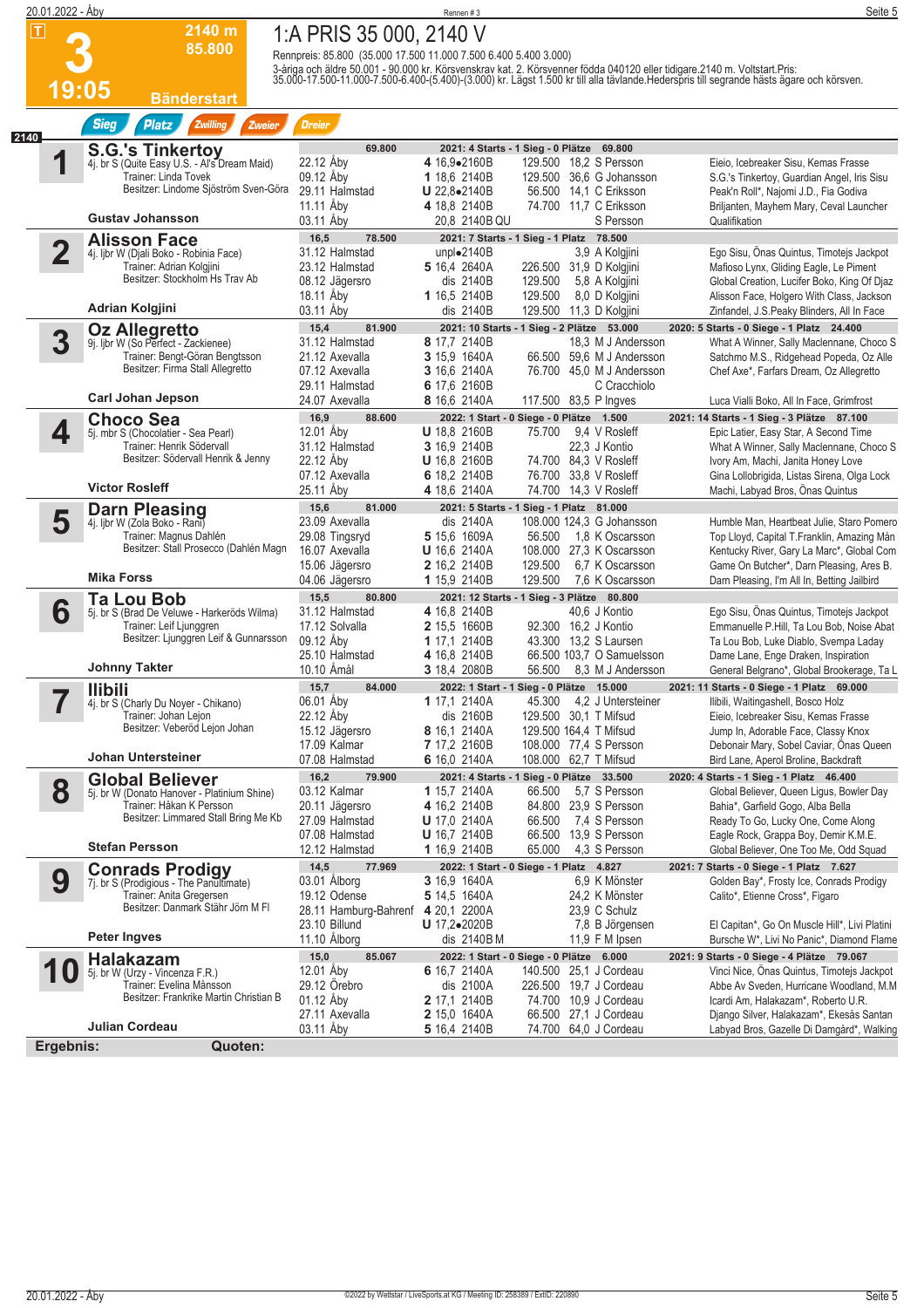|      | 20.01.2022 - Åby        |                                                                         |                                   | Rennen #4                                                                                                                                                                                                                        | Seite 6                                                                                 |
|------|-------------------------|-------------------------------------------------------------------------|-----------------------------------|----------------------------------------------------------------------------------------------------------------------------------------------------------------------------------------------------------------------------------|-----------------------------------------------------------------------------------------|
| П    |                         | 2640 m                                                                  | Chili Jordan's stayerlopp         |                                                                                                                                                                                                                                  |                                                                                         |
|      |                         | 93.300                                                                  |                                   | Rennpreis: 93.300 (40.000 20.000 11.000 7.500 6.400 5.400 3.000)                                                                                                                                                                 |                                                                                         |
|      |                         |                                                                         |                                   |                                                                                                                                                                                                                                  |                                                                                         |
|      |                         |                                                                         |                                   | Chili Jordan's staverlopp3-åriga och äldre 100.001 - 275.000 kr. Körsvenskrav kat. 2. Körsvenner födda 040120 eller tidigare.2640 m.<br>Voltstart.Pris: 40.000-20.000-11.000-7.500-6.400-(5.400)-(3.000) kr. Lägst 1.500 kr till |                                                                                         |
|      | 19:30                   | körsven.<br><b>Bänderstart</b>                                          |                                   |                                                                                                                                                                                                                                  |                                                                                         |
|      |                         | <b>Sieg</b>                                                             |                                   |                                                                                                                                                                                                                                  |                                                                                         |
| 2640 |                         | <b>Platz</b><br><b>Zwilling</b><br>Zweier                               | <b>V64</b><br><b>Dreier</b>       |                                                                                                                                                                                                                                  |                                                                                         |
|      |                         | <b>Grand Maxim</b>                                                      | 13,0<br>273.136                   | 2022: 1 Start - 0 Siege - 1 Platz 15.000                                                                                                                                                                                         | 2021: 19 Starts - 1 Sieg - 5 Plätze 109.752                                             |
|      |                         | 6j. br W (Farifant - Premiere Lindy)<br>Trainer: Tom Horpestad          | 04.01 Färjestad<br>26.12 Bierke   | 75.700 17,9 T Horpestad<br><b>2</b> 16,0 2140B                                                                                                                                                                                   | Timetobelucky, Grand Maxim, Born Winner                                                 |
|      |                         | Besitzer: M FI Ab Olgupex                                               | 09.12 Åby                         | 4 15,3 2100A<br>26,8 T Horpestad<br><b>U</b> 16,0 2140A<br>92.300 64,6 T Horpestad                                                                                                                                               | Coktail Gun M.E.*, Thai Arya*, King Di Jesol<br>Ready Häggenäs, Legend Act*, Mia Vince  |
|      |                         |                                                                         | 01.12 Momarken                    | 3 16,9 2140A<br>6.6 T Horpestad                                                                                                                                                                                                  |                                                                                         |
|      |                         | <b>Tom Horpestad</b>                                                    | 22.11 Färjestad                   | <b>U</b> 15,4 2140A<br>66.500 52,2 T Horpestad                                                                                                                                                                                   | Luringen La Ma, Viva La Vida Face, Chip M                                               |
|      |                         | <b>Amoa King</b>                                                        | 12,8<br>272.400                   | 2022: 1 Start - 0 Siege - 1 Platz 32.000                                                                                                                                                                                         | 2021: 14 Starts - 1 Sieg - 7 Plätze 135.500                                             |
|      | $\overline{\mathbf{2}}$ | 5j. br W (Zola Boko - Ajo Hornline)                                     | 05.01 Jägersro                    | 3 16,0 2640A<br>250.000 61.7 V Rosleff                                                                                                                                                                                           | Piemonte, Nanny's Girl, Amoa King                                                       |
|      |                         | Trainer: Fredrik Persson<br>Besitzer: Andersson Heiki & Bengt           | 18.12 Kalmar<br>03.12 Kalmar      | 3 15,4 2140A<br>66.500<br>7,7 V Rosleff<br>3 16,4 2640A<br>74.700 12,9 F Persson                                                                                                                                                 | Moons Lille Olle, Fauntleroy, Amoa King<br>Bear A Perfection, G.K.Ursus, Amoa King      |
|      |                         |                                                                         | 19.11 Jägersro                    | 3 15,9 2160B<br>74.700<br>15.1 F Persson                                                                                                                                                                                         | Protector Tile, Inspiration, Amoa King                                                  |
|      |                         | <b>Victor Rosleff</b>                                                   | 05.11 Kalmar                      | 66.500<br>5 15,9 2640A<br>5.8 F Persson                                                                                                                                                                                          | One Deep Valley, Arturo Beech, Ups Face                                                 |
|      |                         | <b>Sir Armani</b>                                                       | 14,5<br>272.350                   | 2022: 2 Starts - 0 Siege - 0 Plätze 7.900                                                                                                                                                                                        | 2021: 21 Starts - 0 Siege - 1 Platz 41.300                                              |
|      | 3                       | 13j. br W (Lindy Lane - Tindra Briljant)                                | 12.01 Åbv                         | 5 16,4 2140A<br>93.300 93.8 A Eklundh                                                                                                                                                                                            | Grace Gamble, M.T.Nosler, Cash Bore                                                     |
|      |                         | Trainer: Kenneth Rehn<br>Besitzer: M FI Rehn Kenneth                    | 04.01 Färjestad<br>27.11 Axevalla | <b>U</b> 18,3 2140B<br>75.700 118,3 A Andersson<br><b>U</b> 18,7 1640B<br>43.300 45.6 P T Johansson                                                                                                                              | Timetobelucky, Grand Maxim, Born Winner<br>Tournado Dream, Drip Drop, Iglesias Bosho    |
|      |                         |                                                                         | 06.11 Aby                         | 5 15,7 2140A<br>PT Johansson                                                                                                                                                                                                     |                                                                                         |
|      |                         | André Eklundh                                                           | 26.10 Axevalla                    | 6 16,2 2140B<br>29.100 63.2 P T Johansson                                                                                                                                                                                        | Mirakel Håleryd, Mr Crazed, Simb Rocker                                                 |
|      |                         | <b>Wingait Henke</b>                                                    | 13,3<br>256,500                   | 2022: 1 Start - 0 Siege - 1 Platz 17.500                                                                                                                                                                                         | 2021: 8 Starts - 2 Siege - 4 Plätze 159.000                                             |
|      | 4                       | 5j. sv W (Maharajah - Armbro Deity)                                     | 06.01 Åby                         | 5,9 A Eklundh<br><b>2</b> 13.3 1640A<br>85.800                                                                                                                                                                                   | King Of Greenwood*, Wingait Henke, Lovel                                                |
|      |                         | Trainer: Håkan K Persson<br>Besitzer: Limmared Stall Wingait Hb         | 23.12 Halmstad<br>17.08 Jägersro  | 2 16,6 2660B<br>92.300<br>6.4 S Persson<br><b>U</b> 14,9 2140A<br>74.700<br>7,1 S Persson                                                                                                                                        | Equal To None, Wingait Henke, Kocsis Bok<br>Velten Swarovski*, Cocco B.F.C.*, Backer T  |
|      |                         |                                                                         | 07.08 Halmstad                    | 2 16,2 2640A<br>66.500<br>1.2 S Persson                                                                                                                                                                                          | Anxious To Matters, Wingait Henke, Nymo                                                 |
|      |                         | <b>Stefan Persson</b>                                                   | 19.05 Åby                         | U 16,3 2140A<br>250.000<br>3.0 S Persson                                                                                                                                                                                         | Incredible Wine, Unacerveza Broline, Go Pe                                              |
|      |                         | <b>Alfas Kennedy</b>                                                    | 16,7<br>234.700                   | 2022: 1 Start - 0 Siege - 0 Plätze 1.500                                                                                                                                                                                         | 2021: 11 Starts - 0 Siege - 2 Plätze 59.000                                             |
|      | 5                       | 7j. f W (Orlando Vici - Hillary Clinton)                                | 11.01 Jägersro                    | $U$ 16,4 $\bullet$ 2140A<br>75.700<br>4,7 J Lövgren                                                                                                                                                                              | A Whispering Angel, Evolution On Track*, S                                              |
|      |                         | Trainer: Joakim Lövgren<br>Besitzer: M FI Fameas Ab                     | 23.12 Halmstad<br>16.12 Halmstad  | 4 16,7 2660B<br>92.300 17,6 J Lövgren<br>dis 2140A<br>66.500<br>4,7 J Lövgren                                                                                                                                                    | Equal To None, Wingait Henke, Kocsis Bok<br>Forest Man, Quantum Yankee, Chenca Effe     |
|      |                         |                                                                         | 31.07 Kalmar                      | dis 2640B<br>74.700<br>4,1 J Sjunnesson                                                                                                                                                                                          | Arn Hammering, Ryssebo La Reine, Thrust                                                 |
|      |                         | Joakim Lövgren                                                          | 23.07 Axevalla                    | U 17,7•2660B<br>117.500<br>18,5 P Lennartsson                                                                                                                                                                                    | Forever Shadow, Nina Ginto, Henri Sisu                                                  |
|      |                         | <b>Noisette Rock</b>                                                    | 14,0<br>186.500                   | 2021: 13 Starts - 1 Sieg - 2 Plätze 102.900                                                                                                                                                                                      | 2020: 13 Starts - 0 Siege - 3 Plätze 46.300                                             |
|      | 6                       | 8j. br S (Order By Fax - Turanga Earthquake)                            | 31.12 Halmstad                    | 8 16,9 2140B<br>90,7 J Henriksson                                                                                                                                                                                                | Hattusa, Aurora Show, Platinum Tile                                                     |
|      |                         | Trainer: Anita Bergstedt<br>Besitzer: Vänersnäs Bergstedt Anita         | 21.12 Axevalla<br>11.12 Åby       | 6 17,9 2140A<br>33,2 J Henriksson<br>66.500<br>U 16,6 2140B<br>84.800 85,4 J Henriksson                                                                                                                                          | Theycallmesixten, Diggers Fromheaven, Ke<br>Equal To None, Dixie Dick, Global Bellicosa |
|      |                         |                                                                         | 03.11 Aby                         | 5 15,6 2140A<br>140.500 65,2 J Henriksson                                                                                                                                                                                        | Bold Knick, Lucky Guy Boko, Charter Party                                               |
|      |                         | <b>Carl Johan Jepson</b>                                                | 12.10 Axevalla                    | 3 14,0 1640A<br>66.500<br>17,9 J Henriksson                                                                                                                                                                                      | Jazzmine Boko, O.M.Gemma, Noisette Roc                                                  |
|      |                         | <b>Baronerosso Play</b>                                                 | 239.797<br>13,6                   | 2021: 13 Starts - 2 Siege - 7 Plätze 152.965                                                                                                                                                                                     | 2020: 14 Starts - 2 Siege - 4 Plätze 88.830                                             |
|      |                         | 5j. f H (Oropuro Bar - Nonsisa' Play)                                   | 16.12 Halmstad                    | 4 16,7 2140A<br>66.500<br>3,5 M Forss                                                                                                                                                                                            | Precious Lane, Quantum Cappuccino, Catc                                                 |
|      |                         | Trainer: Magnus Dahlén<br>Besitzer: Italien No.Ma.Farm S.R.L.           | 03.12 Solvalla<br>24.11 Solvalla  | 92.300<br>1,9 U Ohlsson<br>3 15,2 2140A<br>92.300<br>2,6 G Johansson<br><b>2</b> 15,3 2640A                                                                                                                                      | Cole Moss, Kosgi, Baronerosso Play<br>Fenix Brick, Baronerosso Play*, Hunting Wi        |
|      |                         |                                                                         | 12.10 Jägersro                    | 84.800<br>5,2 J Takter<br>1 15,6 2140B                                                                                                                                                                                           | Baronerosso Play*, Capture*, Argo Lux                                                   |
|      |                         | <b>Mika Forss</b>                                                       | 04.10 Halmstad                    | 66.500<br>3,2 K Oscarsson<br><b>2</b> 15,6 2640A                                                                                                                                                                                 | Grappa Boy, Baronerosso Play*, Cherie Eff                                               |
|      |                         | Okobaloz                                                                | 13,2<br>251.600                   | 2021: 17 Starts - 1 Sieg - 3 Plätze 48.200                                                                                                                                                                                       | 2020: 11 Starts - 1 Sieg - 0 Plätze 29.700                                              |
|      | 8                       | 10j. ljbr W (Zola Boko - Knöttlabruden)                                 | 21.12 Axevalla                    | <b>U</b> 17,5 2160B<br>43.300 15,4 J Laursen                                                                                                                                                                                     | M.M.Hot One, I.D.Dig Deeper, Sweet Carola                                               |
|      |                         | Trainer: Ronny Pettersson<br>Besitzer: Pettersson Ronny & Stark Ma      | 27.11 Axevalla<br>06.11 Åby       | 7 17,1 2160B<br>86.800 57,9 R Petersson<br>29.100 13,7 R Petersson<br>5 15,8 2140A                                                                                                                                               | Boke Palema, Draupner, M.T.Reed<br>Can Win Ixi, Slade H.H., Hitthebar                   |
|      |                         |                                                                         | 24.10 Aby                         | <b>2</b> 16,4 2140A<br>29.100<br>7,0 R Petersson                                                                                                                                                                                 | Billie Holiday, Okobaloz, Tamara Face                                                   |
|      |                         | <b>Rune Petersson</b>                                                   | 16.10 Halmstad                    | 4 15,8 2140A<br>29.100 34,6 R Petersson                                                                                                                                                                                          | Claire Di Quattro, Nobella Winner, Staro Kin                                            |
|      |                         | <b>Ecco Elholm</b>                                                      | 14,1<br>256.284                   | 2022: 1 Start - 0 Siege - 0 Plätze 6.399                                                                                                                                                                                         | 2021: 14 Starts - 2 Siege - 5 Plätze 107.664                                            |
|      | 9                       | 6j. br W (Racer Bourbon - Malou Elholm)                                 | 06.01 Aby                         | 5 17,2 2640B<br>93.300 11,4 S Persson                                                                                                                                                                                            | Lucifer Sam, Akela Play, Balanced Rudder                                                |
|      |                         | Trainer: Alex Haagensen<br>Besitzer: Danmark Rönne Morten               | 21.12 Jägersro<br>29.11 Halmstad  | 5 16,0 3140B<br>84.800 44,3 J Sjunnesson<br>3,3 J Sjunnesson<br><b>2</b> 15,9 2160B<br>29.100                                                                                                                                    | Digital Indy, Pacific Face, Maestro Crowe<br>Beware Kronos, Ecco Elholm*, Hitthebar     |
|      |                         |                                                                         | 13.11 Charlottenlund              | <b>3</b> 15,6 2000A<br>4,3 J Sjunnesson                                                                                                                                                                                          | Enzo Design*, Casino Royal*, Ecco Elholm                                                |
|      |                         | Jörgen Sjunnesson                                                       | 17.10 Charlottenlund              | 2 16,1 2000A<br>8,2 J Sjunnesson                                                                                                                                                                                                 | Baloo Ice*, Ecco Elholm*, Nesta Bob                                                     |
|      |                         | Ja Devann                                                               | 15,2<br>141.050                   | 2021: 17 Starts - 0 Siege - 1 Platz 30.000                                                                                                                                                                                       | 2020: 20 Starts - 0 Siege - 1 Platz 39.900                                              |
|      | U                       | 9j. Ijbr W (Jaded - Du Vivann)                                          | 25.11 Åby                         | A-C Svarén<br>6 17,8 2140B                                                                                                                                                                                                       |                                                                                         |
|      |                         | Trainer: Ann-Christin Svarén<br>Besitzer: Nol Svarén Ann-Christin       | 14.11 Aby<br>06.11 Aby            | 4 17,3 2180B<br>43.300 62,6 A-C Svarén<br>29.100 46,4 A-C Svarén                                                                                                                                                                 | Equal To None, lanthin G.C., Fingersprint                                               |
|      |                         |                                                                         | 09.09 Aby                         | 6 16,5 2140A<br><b>U</b> 17,5 2140B<br>A-C Svarén                                                                                                                                                                                | Boston Bore, Peppy's Pearl, Todays Pal                                                  |
|      |                         | <b>Ann-Christin Svarén</b>                                              | 25.08 Aby                         | 114.500 167,9 O Thorson<br><b>U</b> 16,5 2140A                                                                                                                                                                                   | Kron Vici Star, Asa Always Ready, Global L                                              |
|      |                         |                                                                         | 210.700<br>13,5                   | 2022: 1 Start - 0 Siege - 1 Platz 5.000                                                                                                                                                                                          | 2021: 11 Starts - 0 Siege - 1 Platz 35.300                                              |
|      |                         | <b>Paragon Hanover</b><br>5j. br W (Wheeling N'dealin - Perfect Chance) | 10.01 Halmstad                    | <b>2</b> 16,6 2140B<br>29.100 10,4 P Ingves                                                                                                                                                                                      | Ninia's Boy, Paragon Hanover, One To Win                                                |
|      |                         | Trainer: Stefan Nordahl<br>Besitzer: Nordahl Stefan & Inger             | 23.12 Halmstad                    | 5 16,8 2660B<br>92.300 86,3 M Elias                                                                                                                                                                                              | Equal To None, Wingait Henke, Kocsis Bok                                                |
|      |                         |                                                                         | 16.12 Halmstad<br>08.10 Kalmar    | <b>7</b> 17,3 2140A<br>66.500<br>20,0 P Ingves<br>29.100<br>5,2 K Olsson<br><b>U</b> 18,4 2140A                                                                                                                                  | Forest Man, Quantum Yankee, Chenca Effe<br>Hello It's Me, Il Vole, Jåkupp Erik          |
|      |                         | <b>Marc Elias</b>                                                       | 27.09 Halmstad                    | 29.100<br>9,2 K Oscarsson<br><b>U</b> 17,2 2160B                                                                                                                                                                                 | Express Lime, Winner Bac, Hot Hot Hot                                                   |
|      | Ergebnis:               | Quoten:                                                                 |                                   |                                                                                                                                                                                                                                  |                                                                                         |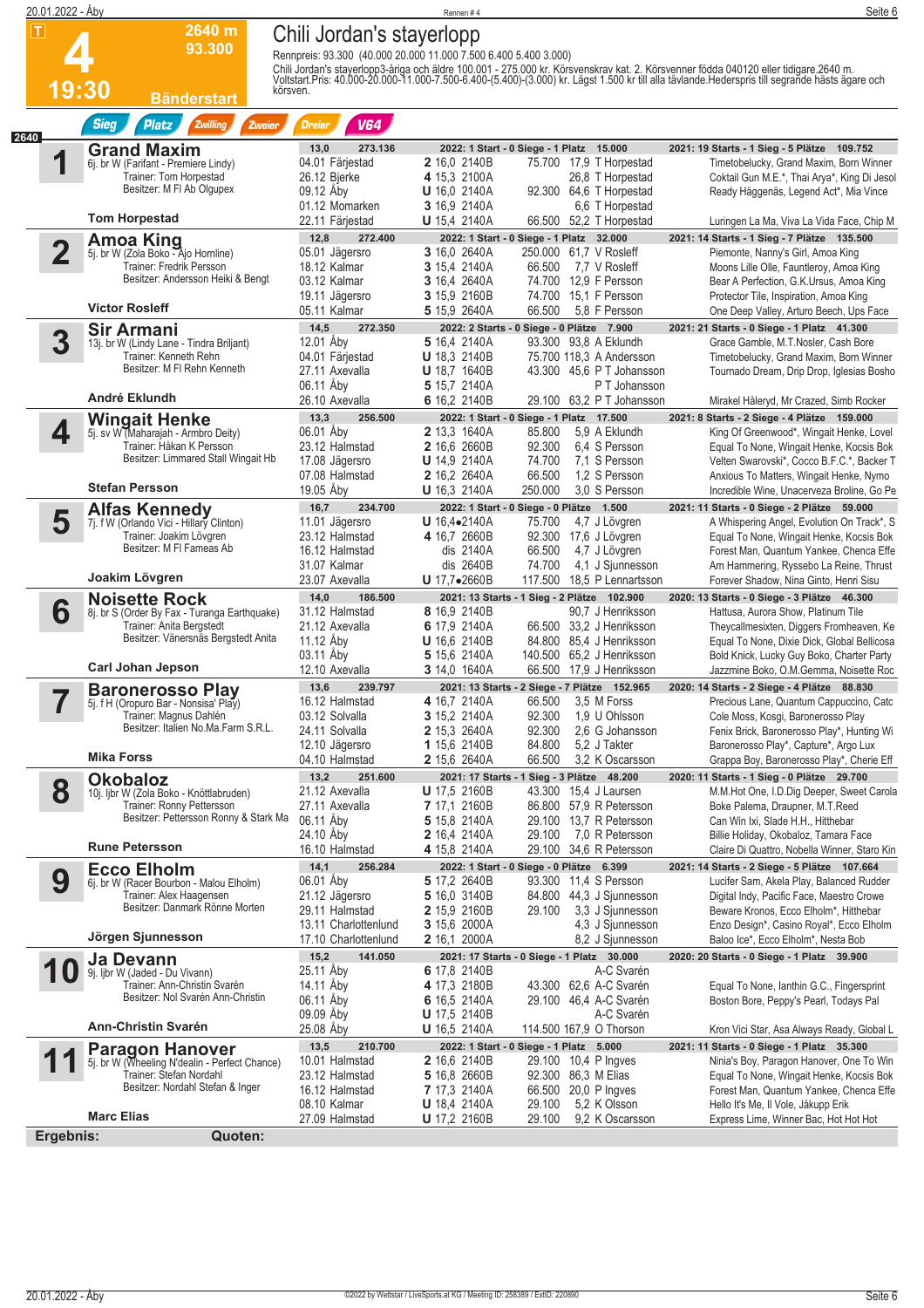|      | 20.01.2022 - Åby        |                                                                          |                                                                        | Rennen#5                                      |                     |                                                    | Seite 7                                                                                                                                                                                                                          |
|------|-------------------------|--------------------------------------------------------------------------|------------------------------------------------------------------------|-----------------------------------------------|---------------------|----------------------------------------------------|----------------------------------------------------------------------------------------------------------------------------------------------------------------------------------------------------------------------------------|
| ΙT   |                         | 2140 m                                                                   | Liza With a Z.'s ungdoms och lärlingslopp                              |                                               |                     |                                                    |                                                                                                                                                                                                                                  |
|      |                         | 78.700                                                                   | Rennpreis: 78.700 (30.000 15.000 10.000 6.800 5.900 5.000 3.000 3.000) |                                               |                     |                                                    |                                                                                                                                                                                                                                  |
|      |                         |                                                                          |                                                                        |                                               |                     |                                                    |                                                                                                                                                                                                                                  |
|      | 19:52                   |                                                                          |                                                                        |                                               |                     |                                                    | Liza With a Z.'s ungdoms och lärlingslopp3-åriga och äldre 90.001 - 235.000 kr, körda av B- eller K- licensinnehavare anställd av<br>A/B-tränare. Körsvenskrav kat. 2. Körsvenner födda 920101 till 040120.2140 m. Autostart. 12 |
|      |                         | Autostart                                                                | körsven.                                                               |                                               |                     |                                                    |                                                                                                                                                                                                                                  |
|      |                         | <b>Sieg</b><br><b>Platz</b><br>Zwilling<br>Zweier                        | <b>V64</b><br><b>Dreier</b>                                            |                                               |                     |                                                    |                                                                                                                                                                                                                                  |
| 2140 |                         |                                                                          | 14,4<br>211.100                                                        | 2021: 18 Starts - 0 Siege - 2 Plätze 69.000   |                     |                                                    | 2020: 14 Starts - 1 Sieg - 6 Plätze 125.500                                                                                                                                                                                      |
|      |                         | Nymo<br>7j. b W (G.H.Nemo - Krista Tilly)                                | 09.12 Åby                                                              | dis 2140A                                     |                     | 92.300 58,0 A Eklundh                              | Ready Häggenäs, Legend Act*, Mia Vince                                                                                                                                                                                           |
|      |                         | Trainer: Stefan Pettersson                                               | 28.10 Aby                                                              | <b>U</b> 15,5 2640A                           |                     | 92.300 133,0 F Claesson                            | Akela Play, Global Lover, Twigs Honor                                                                                                                                                                                            |
|      |                         | Besitzer: Axvall Stall Lilla Ekeberg Ab                                  | 14.10 Aby                                                              | 2 15,2 2140A                                  |                     | 76.700 23,4 F Claesson                             | Kilmister Boko, Nymo, Namur                                                                                                                                                                                                      |
|      |                         | Julian Cordeau                                                           | 23.09 Axevalla<br>09.09 Åby                                            | dis 2640A<br>4 14,5 2140A                     | 66.500<br>74.700    | 7,0 K Ljunghager<br>11,2 D Persson                 | Shimoko, James Gonzales*, Mr Kindic                                                                                                                                                                                              |
|      |                         |                                                                          | 12,7<br>193.400                                                        | 2021: 9 Starts - 1 Sieg - 1 Platz 53.400      |                     |                                                    | Wish Me Magic, Woudstra, Hilltop Hawk<br>2019: 8 Starts - 0 Siege - 1 Platz 13.300                                                                                                                                               |
|      | $\overline{\mathbf{2}}$ | <b>Borga Inkasso</b><br>9j. mbr S (Flirtin Man - Malegations)            | 25.10 Halmstad                                                         | <b>U</b> 15,6 2640A                           | 74.700              | 11,1 C Lugauer                                     | Under Armour, Express Lime, Osborn Trot                                                                                                                                                                                          |
|      |                         | Trainer: Conrad Lugauer                                                  | 05.10 Jägersro                                                         | <b>U</b> 12,7 1640A                           |                     | 74.700 37,4 M Waldmüller                           | Emma Häggenäs, Exit To Heaven D.K*, Co                                                                                                                                                                                           |
|      |                         | Besitzer: Borensberg Danielsson Christ                                   | 24.09 Jägersro                                                         | 1 15,0 2140B                                  | 84.800              | 6,3 C Lugauer                                      | Borga Inkasso, Ready Häggenäs, Global Un                                                                                                                                                                                         |
|      |                         | <b>Marc Elias</b>                                                        | 18.09 Jägersro<br>17.03 Jägersro                                       | <b>2</b> 15,9 2140A<br>19,7•2140B QU          | 29.100              | 4,9 M Waldmüller<br>R Malmqvist                    | Cash Bore, Borga Inkasso, Dollar Dream<br>Qualifikation                                                                                                                                                                          |
|      |                         |                                                                          | 12,8<br>234.900                                                        | 2021: 12 Starts - 4 Siege - 2 Plätze 136.000  |                     |                                                    | 2020: 10 Starts - 0 Siege - 2 Plätze 52.900                                                                                                                                                                                      |
|      | 3                       | Dionysos L.I.<br>5j. br W (Pojke Kronos - Avec Zon)                      | 25.11 Orebro                                                           | 4 16.6 2100A                                  | 66.500              | 15.9 M J Andersson                                 | Driverlane*, Fighter Simoni, Jolene Boko                                                                                                                                                                                         |
|      |                         | Trainer: Eric Martinsson                                                 | 16.11 Axevalla                                                         | 1 15,7 2140A                                  | 66.500              | 5.6 J Fontaine                                     | Dionysos L.I., Wish Me Magic, Sixten R.P.                                                                                                                                                                                        |
|      |                         | Besitzer: Vinninga Johansson Lars-Gu                                     | 30.10 Jägersro                                                         | U 12.8 1640A                                  |                     | 250.000 30,1 S Persson                             | Ture L.A., Kilmister Boko, Midnight Special                                                                                                                                                                                      |
|      |                         | <b>Gustav Johansson</b>                                                  | 17.10 Amål<br>10.10 Åmål                                               | 1 15,8 2080A<br>1 15,3 2080A                  |                     | V Rosleff<br>V Rosleff                             |                                                                                                                                                                                                                                  |
|      |                         | Brady D.E.                                                               | 196.935                                                                | 2021: 14 Starts - 6 Siege - 3 Plätze 165.653  |                     |                                                    | 2020: 8 Starts - 3 Siege - 2 Plätze 31.088                                                                                                                                                                                       |
|      | 4                       | 5j. br H (Love You - Blue Darter)                                        | 22.12 Åby                                                              | 3 14,5 2140A                                  | 140.500             | 3,1 M Nimczyk                                      | King Of Greenwood*, Let It Be Steel*, Brady                                                                                                                                                                                      |
|      |                         | Trainer: Wolfgang Nimczyk                                                | 09.12 Aby                                                              | dis 2140A                                     | 92.300              | 7,5 M Nimczyk                                      | Ready Häggenäs, Legend Act*, Mia Vince                                                                                                                                                                                           |
|      |                         | Besitzer: Tyskland Walter-Mommert Ka                                     | 14.11 Hamburg-Bahrenf                                                  | dis 2200A                                     |                     | 1,3 M Nimczyk                                      |                                                                                                                                                                                                                                  |
|      |                         | Tyler Mifsud                                                             | 24.10 Berlin<br>08.10 Wolvega                                          | 1 14,1 1900A<br>6 15,2 2100A                  |                     | 3,5 M Nimczyk<br>2,8 M Nimczyk                     |                                                                                                                                                                                                                                  |
|      |                         | Sephora                                                                  | 11,6<br>215.800                                                        | 2020: 12 Starts - 1 Sieg - 3 Plätze 95.100    |                     |                                                    | 2019: 7 Starts - 2 Siege - 4 Plätze 110.700                                                                                                                                                                                      |
|      | 5                       | 7j. b S (Muscle Mass - Rouge)                                            | 06.12 Halmstad                                                         | 19,0 2140B QU                                 |                     | C Sejer                                            | Qualifikation                                                                                                                                                                                                                    |
|      |                         | Trainer: Kajsa Lotta Törngren                                            | 26.11 Jägersro                                                         | 4 13,0 1640A                                  | 74.200              | 7.6 S Persson                                      | Excuse Me*, Digital Data, Philomenia                                                                                                                                                                                             |
|      |                         | Besitzer: Kajsa-Lottas Ab & Pettersson                                   | 10.09 Kalmar                                                           | 4 15,8 2140A                                  | 65.000              | 5,9 S Persson                                      | Elle Titation, Dreamgirl Hall, Neonetta G.H.                                                                                                                                                                                     |
|      |                         | <b>Christian Sejer</b>                                                   | 13.08 Aby<br>15.07 Kalmar                                              | <b>U</b> 14,3 2140A<br>1 11,6 1640A           | 74.200<br>59.100    | 21,0 S Persson<br>7.3 S Persson                    | Four Fifty, Assiniboia Downs*, Briljant Sens<br>Sephora, Matilda Cash, Clean Cash                                                                                                                                                |
|      |                         | <b>No One Like You</b>                                                   | 15,2<br>176.200                                                        | 2022: 1 Start - 0 Siege - 0 Plätze 1.500      |                     |                                                    | 2021: 12 Starts - 1 Sieg - 1 Platz 39.200                                                                                                                                                                                        |
|      | 6                       | 9j. br W (Turbo Sund - Ecco Starchip)                                    | 13.01 Axevalla                                                         | <b>U</b> 17,4 1640A                           |                     | 75.700 89,6 E Brolin                               | Dats Pepito, Keylor Navas, Our Pleasure                                                                                                                                                                                          |
|      |                         | Trainer: Elisabeth Olofsson<br>Besitzer: Tun Olofsson Elisabeth          | 27.12 Färjestad                                                        | <b>U</b> 19,0 2140A                           |                     | 66.500 92,6 E Brolin                               | Limus Lissi, Call Me Fancy, The Secret                                                                                                                                                                                           |
|      |                         |                                                                          | 07.12 Axevalla<br>27.11 Axevalla                                       | <b>2</b> 15,8 1640A<br>8 17,4 2140A           |                     | 66.500 99,6 E Brolin<br>66.500 96,3 E Brolin       | Uberty Face, No One Like You, Onas Patrici<br>Kathrine S.H., A Good Advice, Gone Fishing                                                                                                                                         |
|      |                         | <b>Elin Brolin</b>                                                       | 24.10 Åby                                                              | 1 18,2 2140A                                  |                     | E Brolin                                           |                                                                                                                                                                                                                                  |
|      |                         | O.M.Entertainyou                                                         | 14,1<br>234.600                                                        | 2022: 1 Start - 0 Siege - 0 Plätze 7.500      |                     |                                                    | 2021: 17 Starts - 2 Siege - 3 Plätze 107.500                                                                                                                                                                                     |
|      |                         | 8j. br W (Improve As - Ella Will)                                        | 06.01 Åby                                                              | 4 14,3 1640A                                  |                     | 85.800 78,9 J Ö Jensen                             | King Of Greenwood*, Wingait Henke, Lovel                                                                                                                                                                                         |
|      |                         | Trainer: John Ö Jensen<br>Besitzer: Johansson Stefan & Ingalill          | 22.12 Aby<br>11.11 Aby                                                 | 6 15,1 2140A<br><b>U</b> 15,7 2140A           | 140.500 83,4 J Juel | 92.300 115,2 M J Andersson                         | King Of Greenwood*, Let It Be Steel*, Brady                                                                                                                                                                                      |
|      |                         |                                                                          | 18.10 Aby                                                              | 5 14,8 2140A                                  |                     | 74.700 28,5 S Persson                              | Lexington Zon, Imperias Juliette, Mysterious<br>Global Lover, Woudstra, Can Win Ixi                                                                                                                                              |
|      |                         | Jesper Rydberg                                                           | 06.09 Färjestad                                                        | <b>U</b> 16,8 2140A                           |                     | 74.700 22,6 R Anderberg                            | Carlos Lennon, Staro Merlin, Enjoy's Top G                                                                                                                                                                                       |
|      |                         | <b>Milles Fighter</b>                                                    | 15,8<br>215.100                                                        | 2021: 3 Starts - 0 Siege - 0 Plätze 1.500     |                     |                                                    | 2019: 6 Starts - 1 Sieg - 2 Plätze 92.200                                                                                                                                                                                        |
|      | 8                       | 9j. br W (Super Arnie - Milles Victoria)                                 | 10.10 Amål                                                             | <b>U</b> 17,4 2480B                           |                     | 56.500 17,5 G Johansson                            | Prima Kaiser, Quickly S.W., Dream Of Winn                                                                                                                                                                                        |
|      |                         | Trainer: Pethra Prytz<br>Besitzer: Prytz P & F:A Konsultbyrån S          | 12.09 Åmål<br>26.01 Axevalla                                           | U 18,5 2100B<br><b>U</b> 19,7 2640A           |                     | 56.500 23,1 P Prytz<br>76.700 41,6 P Prytz         | Conrads Diderot, Towbar, Sif Face<br>Incredible Wine, Balanced Rudder, Air Spac                                                                                                                                                  |
|      |                         |                                                                          | 07.10 Aby                                                              | 17,9 2140B QU                                 |                     | P Prytz                                            | Qualifikation                                                                                                                                                                                                                    |
|      |                         | <b>Henriette Larsen</b>                                                  | 26.09 Åmål                                                             | <b>8</b> 15,8●1680A                           |                     | 55.300 11,1 P Prytz                                | Erik K., Thai Explosive*, Larry Joe                                                                                                                                                                                              |
|      |                         | <b>Papa Crowe</b>                                                        | 16,3<br>223.300                                                        | 2022: 1 Start - 0 Siege - 0 Plätze 1.500      |                     |                                                    | 2021: 16 Starts - 3 Siege - 1 Platz 158.900                                                                                                                                                                                      |
|      | 9                       | 6j. br W (Papa Bear - Chanteuse Crowe)                                   | 10.01 Halmstad                                                         | <b>U</b> 20,7 $\bullet$ 2140B                 | 29.100              | 8,5 K Jönsson                                      | Ninia's Boy, Paragon Hanover, One To Win                                                                                                                                                                                         |
|      |                         | Trainer: Anders Schillström<br>Besitzer: Båstad Anders Schillström Fö    | 19.09 Vaggeryd<br>10.09 Charlottenlund                                 | dis 2140A<br><b>U</b> 15,3 2000A              |                     | 74.700 69,8 S Landén<br>23,4 U Christoffersen      | Niford Des Baux*, Mojito Day, Sergie Phefir<br>Hazard In*, Diva Sisa*, Eistee Bakkely                                                                                                                                            |
|      |                         |                                                                          | 16.08 Halmstad                                                         | 5 14,7 2140A                                  |                     | 66.500 37,7 A Schillström                          | Mästarnas Mästare, Moons U.Bolt, Wine La                                                                                                                                                                                         |
|      |                         | <b>Axel Ritzman</b>                                                      | 10.07 Halmstad                                                         | 8 15,1 2140A                                  |                     | 250.000 160,5 A Schillström                        | Global Beware, Behind Bars, Howdy Quick                                                                                                                                                                                          |
|      |                         | <b>Strong Vacation</b>                                                   | 19,0<br>213.612                                                        | 2021: 15 Starts - 4 Siege - 7 Plätze 179.016  |                     |                                                    | 2020: 9 Starts - 1 Sieg - 0 Plätze 33.130                                                                                                                                                                                        |
|      | U                       | 5j. mbr H (Great Challenger - Support Vacatio<br>Trainer: Stian Eilefsen | 30.12 Bjerke<br>27.08 Bjerke                                           | 1 13,6 2100A<br><b>U</b> 16,0 2600A           |                     | 13,7 G Austevoll<br>25,7 P O Midtfjeld             | Strong Vacation*, Falcon*, Ståle                                                                                                                                                                                                 |
|      |                         | Besitzer: Norge Team Vacation                                            | 03.08 Bjerke                                                           | 3 13,9 2100A                                  |                     | 30,1 P O Midtfield                                 | Kræsj*, Joshua B.R.*, Visconti                                                                                                                                                                                                   |
|      |                         |                                                                          | 30.07 Biri                                                             | <b>2</b> 13,7 1609A                           |                     | 1,7 P O Midtfjeld                                  |                                                                                                                                                                                                                                  |
|      |                         | Line Marie Andersen                                                      | 21.07 Klosterskogen                                                    | <b>1</b> 14,7 1700A                           |                     | 2,9 G Austevoll                                    |                                                                                                                                                                                                                                  |
|      |                         | <b>Bosse Rich</b>                                                        | 14,0<br>234.900                                                        | 2022: 1 Start - 0 Siege - 0 Plätze 1.500      |                     |                                                    | 2021: 16 Starts - 0 Siege - 1 Platz 35.400                                                                                                                                                                                       |
|      |                         | 8j. br W (Perhaps Love - Athena Rich)<br>Trainer: Kimmo Kyllönen         | 06.01 Åby<br>21.12 Axevalla                                            | <b>U</b> $18.5 \bullet 1640A$<br>6 15,3 1640B |                     | 85.800 155,8 J Henriksson<br>66.500 72,2 T Dalborg | King Of Greenwood*, Wingait Henke, Lovel                                                                                                                                                                                         |
|      |                         | Besitzer: M FI Kyllönen Kimmo                                            | 18.10 Aby                                                              | <b>U</b> 16,1 2140A                           |                     | 74.700 196,6 A Christiansson                       | Solkattens Ferrari, Zagor Grif, Felix Am<br>Global Lover, Woudstra, Can Win Ixi                                                                                                                                                  |
|      |                         |                                                                          | 30.09 Aby                                                              | $U 20,0 \bullet 2160B$                        |                     | 43.300 21,8 A Eklundh                              | Mirakel Håleryd, Chili Jordan, Eye On The H                                                                                                                                                                                      |
|      |                         | Wilma Karlsson                                                           | 09.09 Aby                                                              | <b>U</b> 15,5 2640A                           |                     | 74.700 91,3 M J Andersson                          | Unacerveza Broline, Cambria, Rutger B.L.                                                                                                                                                                                         |
|      |                         | <b>Stoneface</b>                                                         | 12,9<br>220.350                                                        | 2022: 1 Start - 0 Siege - 0 Plätze 2.000      |                     |                                                    | 2021: 11 Starts - 0 Siege - 1 Platz 17.600                                                                                                                                                                                       |
|      |                         | 12j. br W (Love You - Stevie Hall)<br>Trainer: Jonas Pettersson          | 10.01 Halmstad                                                         | <b>7</b> 18,2 2140B                           |                     | 29.100 50,2 S Fiore                                | Ninia's Boy, Paragon Hanover, One To Win                                                                                                                                                                                         |
|      |                         | Besitzer: Munka-Ljungby Hammargren                                       | 05.12 Mantorp<br>21.11 Halmstad                                        | <b>U</b> 17,3 1660B<br>6 17,5 2140A           |                     | 33.700 75,8 H Andersson<br>29.100 70,8 H Andersson | Solkattens Ferrari, Utility Face, The Special<br>Erik Youknow, Grace Gamble, Danz Of Hop                                                                                                                                         |
|      |                         |                                                                          | 24.10 Aby                                                              | <b>U</b> 18,0 2140A                           |                     | 29.100 76,6 L Strandgvist                          | Billie Holiday, Okobaloz, Tamara Face                                                                                                                                                                                            |
|      |                         | <b>Victor Rosleff</b>                                                    | 16.10 Halmstad                                                         | <b>U</b> 16,8 2140A                           |                     | 29.100 87,9 J Svensson                             | Nanny's Girl, Loveley Lasse, Move It                                                                                                                                                                                             |
|      | Ergebnis:               | Quoten:                                                                  |                                                                        |                                               |                     |                                                    |                                                                                                                                                                                                                                  |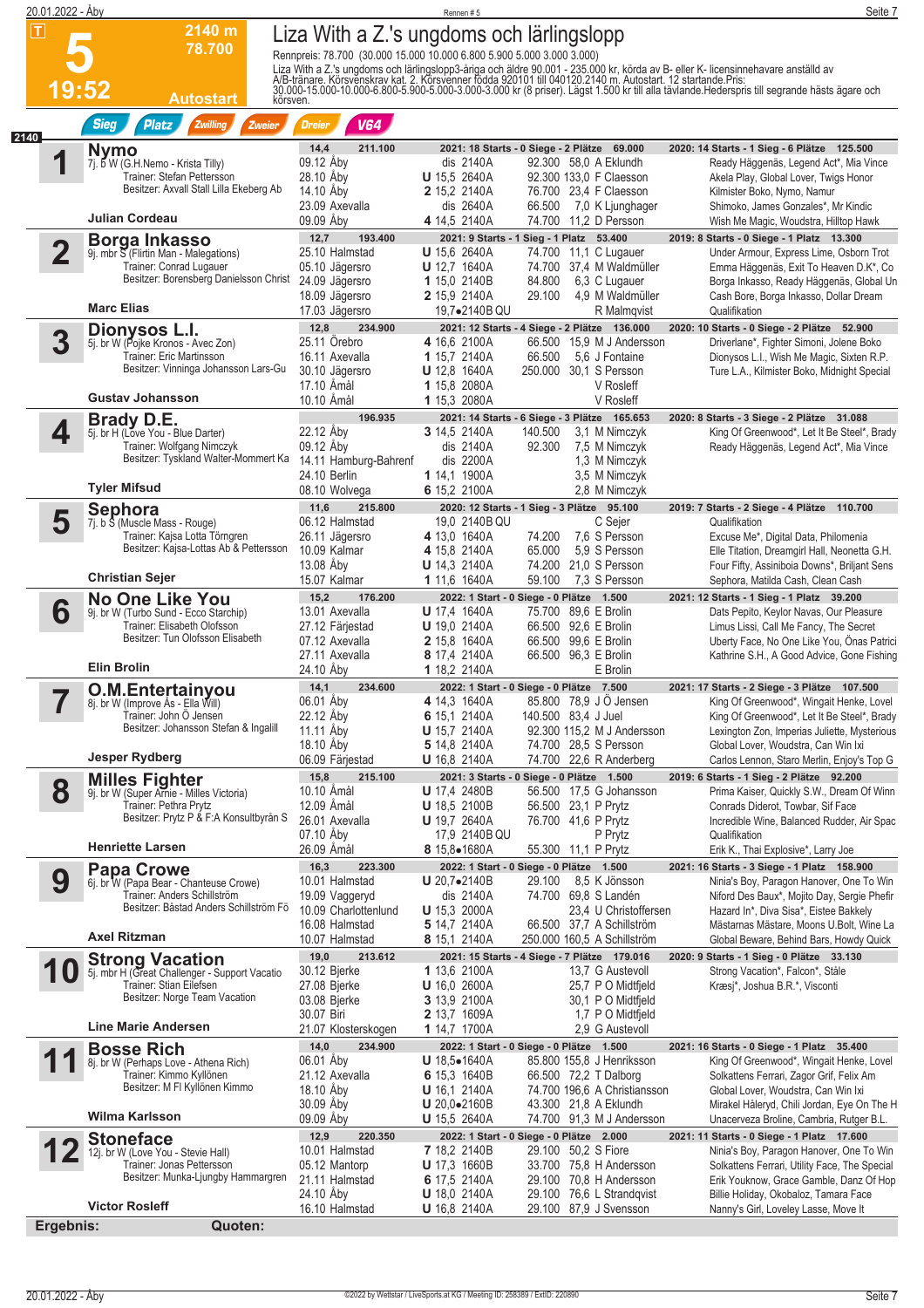| 20.01.2022 - Aby                                      |                                                                                                                                         |                                                                                                             | Rennen#6                                                                                          |                                                                             |                                                                                                                                 | Seite 8                                                                                                                                                                                                                                 |
|-------------------------------------------------------|-----------------------------------------------------------------------------------------------------------------------------------------|-------------------------------------------------------------------------------------------------------------|---------------------------------------------------------------------------------------------------|-----------------------------------------------------------------------------|---------------------------------------------------------------------------------------------------------------------------------|-----------------------------------------------------------------------------------------------------------------------------------------------------------------------------------------------------------------------------------------|
| $\overline{\mathbf{r}}$                               | 1640 m<br>93.300                                                                                                                        | Lotta Roc's lopp<br>Rennpreis: 93.300 (40.000 20.000 11.000 7.500 6.400 5.400 3.000)                        |                                                                                                   |                                                                             |                                                                                                                                 | Lotta Roc's lopp3-åriga och äldre 595.001 - 1.075.000 kr. Körsvenskrav kat. 2. Körsvenner födda 040120 eller tidigare 1640 m. Autostart. 12<br>startande Pris: 40.000-20.000-11.000-7.500-6.400-(5.400)-(3.000) kr. Lägst 1.500 k       |
| 20:14<br><b>Sieg</b>                                  | <b>Autostart</b><br><b>Platz</b><br>Zwilling<br>Zweier                                                                                  | och körsven.<br>V <sub>4</sub><br><b>Dreier</b>                                                             | <b>V64</b>                                                                                        |                                                                             |                                                                                                                                 |                                                                                                                                                                                                                                         |
| 1640<br><b>Natorp Bo</b>                              | 5j. sv H [DE] (Andover Hall - Ocean Dream)<br>Trainer: Per Nordström<br>Besitzer: Bornmann Hans Ulrich & Plät                           | 881.028<br>11,1<br>22.12 Åby<br>11.12 Aby<br>22.11 Mantorp<br>03.10 Hamburg-Bahrenf <b>U</b> 14,1 2200A     | <b>2</b> 12,0 1640A<br>U 20,9•2140B<br>2 13,3 2140A                                               | 2021: 14 Starts - 2 Siege - 3 Plätze 289.717<br>92.300<br>250.000<br>84.800 | 2.2 P Nordström<br>5,6 P Nordström<br>2,5 P Nordström<br>10.1 P Nordström                                                       | 2020: 10 Starts - 1 Sieg - 4 Plätze 474.349<br>Orkan Von Haithabu*, Natorp Bo, Arvid S.H.<br>Unico Broline, Quantum Roc, Borups Racin<br>Starbec's A.To Z., Natorp Bo, Look Håleryd                                                     |
| Per Nordström                                         |                                                                                                                                         | 19.09 München                                                                                               | dis 3100B                                                                                         |                                                                             | 6,1 R Bot                                                                                                                       |                                                                                                                                                                                                                                         |
| $\overline{\mathbf{2}}$                               | <b>Tournado Dream</b><br>9j. b W (Dream Vacation - Storm System)<br>Trainer: Leif Ljunggren<br>Besitzer: Gunnarsson P-O Ljunggren L     | 12,0<br>819.600<br>08.01 Mantorp<br>17.12 Solvalla<br>07.12 Axevalla<br>27.11 Axevalla                      | <b>U</b> 14,8 2640A<br>8 14,4 2140A<br>2 14,4 1640A<br>1 14,4 1660B                               | 2022: 1 Start - 0 Siege - 0 Plätze 2.500<br>86.800<br>43.300                | 250.000 84,0 M J Andersson<br>206.000 37,5 C P Lindblom<br>6,6 M J Andersson<br>4,6 M J Andersson                               | 2021: 25 Starts - 1 Sieg - 3 Plätze 142.300<br>Champ Lane, Image Rapida, Ottilia Fri<br>Maverick Dream, Lass Revenue, Big Shot<br>Souvenir d'Inverne, Tournado Dream, Listas<br>Tournado Dream, Drip Drop, Iglesias Bosho               |
| <b>Johnny Takter</b>                                  |                                                                                                                                         | 16.11 Axevalla                                                                                              | 4 14,9 2160B                                                                                      |                                                                             | 66.500 55,4 D Pieters                                                                                                           | Ikaros Di Quattro, Power, Flash Håleryd                                                                                                                                                                                                 |
| 3<br><b>Stefan Persson</b>                            | <b>Cantona Mearas</b><br>10j. br W (Muscle Hill - Trinity Starlight)<br>Trainer: Håkan K Persson<br>Besitzer: Halmstad Johansson Anne-S | 1.013.572<br>11,3<br>16.10 Halmstad<br>26.09 Tingsryd<br>14.09 Jägersro<br>17.08 Jägersro<br>10.08 Jägersro | <b>U</b> 15,5 2140A<br>6 13,0 1609A<br><b>U</b> 12,7 2140A<br>dis 2160B<br>5 14,0 2640A           | 2021: 12 Starts - 0 Siege - 2 Plätze 40.800<br>29.100<br>29.100             | 9.2 H K Persson<br>9.6 K Olsson<br>72.700 157,5 K Oscarsson<br>84.800 106.8 K Oscarsson<br>74.700 71,5 K Oscarsson              | 2020: 13 Starts - 0 Siege - 5 Plätze 90.300<br>Desefinado, Vischio Holz, Unit Brodde<br>Gandhi Boko, Micro Vick, Everton<br>Sweetman, Echelon, Infinitus<br>Kung Edward, Infinitus, Kennedy<br>Devs Daffodil, Quite E.Wood, Racing Ribb |
| <b>Romero</b>                                         |                                                                                                                                         | 11,7<br>739.900                                                                                             |                                                                                                   | 2022: 1 Start - 1 Sieg - 0 Plätze 40.000                                    |                                                                                                                                 | 2021: 15 Starts - 3 Siege - 3 Plätze 244.400                                                                                                                                                                                            |
| 4<br>7j. b W (Korean - Railiana)<br><b>Marc Elias</b> | Trainer: Conrad Lugauer<br>Besitzer: Lugauer Paula & Stall Kvarnb                                                                       | 06.01 Åby<br>15.12 Jägersro<br>19.11 Jägersro<br>09.10 Aby<br>24.09 Jägersro                                | 1 12,4 1640A<br>1 13,7 2140A<br>2 13,8 2140A<br>5 12,6 1640A<br>dis 1640A                         | 93.300<br>74.700<br>82.800                                                  | 3.7 M Elias<br>7,7 M Elias<br>84.800 10,8 M Elias<br>92.300 15,6 C Lugauer<br>7,0 C Lugauer                                     | Romero, Orkan Von Haithabu*, Unit Brodde<br>Romero, Spartak Face, Cody<br>Divane Godiva, Romero, Bravo Sabotage<br>Condior, Pere Ubu, Moses<br>Pere Ubu, Zorn Brick*, Taxi Out                                                          |
| Look Håleryd                                          |                                                                                                                                         | 11,1<br>765.500                                                                                             |                                                                                                   | 2022: 1 Start - 0 Siege - 0 Plätze 7.500                                    |                                                                                                                                 | 2021: 9 Starts - 1 Sieg - 2 Plätze 117.500                                                                                                                                                                                              |
| 5<br>Johan Untersteiner                               | 7j. br W (Explosive Matter - Looking Flashy)<br>Trainer: Johan Untersteiner<br>Besitzer: Uppsala Easy Kb                                | 06.01 Aby<br>23.12 Halmstad<br>11.12 Aby<br>22.11 Mantorp<br>07.11 Eskilstuna                               | 4 12,7 1640A<br>8 16,4 2640A<br>4 14,7 2140B<br>3 13,8 2140A<br>2 14,5 2640A                      | 84.800<br>92.300                                                            | 93.300 14.7 J Untersteiner<br>226.500 23,5 J Untersteiner<br>250.000 52,3 J Untersteiner<br>5.3 S Persson<br>8.7 J Untersteiner | Romero, Orkan Von Haithabu*, Unit Brodde<br>Incredible Wine, Cruise, Frodo Cash<br>Unico Broline, Quantum Roc, Borups Racin<br>Starbec's A.To Z., Natorp Bo, Look Håleryd<br>Västerbo Imtheman, Look Håleryd, Big Shot                  |
|                                                       | <b>Orkan Von Haithabu</b>                                                                                                               | 12,0<br>700.796                                                                                             |                                                                                                   | 2022: 1 Start - 0 Siege - 1 Platz 20.000                                    |                                                                                                                                 | 2021: 12 Starts - 4 Siege - 3 Plätze 181.786                                                                                                                                                                                            |
| 6<br><b>Michael Nimczyk</b>                           | 6j. br H [DE] (Rise And Shine - Helena Von Ha<br>Trainer: Wolfgang Nimczyk<br>Besitzer: Tyskland Walter Kerstin                         | 06.01 Åby<br>22.12 Aby<br>07.11 B.-Mariendorf<br>23.10 B.-Mariendorf<br>03.10 Hamburg-Bahrenf 3 13.8 2200A  | <b>2</b> 12,4 1640A<br>1 12,0 1640A<br>7 15,4 1900A<br>dis 1900A                                  | 93.300<br>100.000                                                           | 2,5 M Nimczyk<br>92.300 20,5 M Nimczyk<br>4,7 M Nimczyk<br>467.270 412,0 R Bot<br>300.000 24,6 M Nimczyk                        | Romero, Orkan Von Haithabu*, Unit Brodde<br>Orkan Von Haithabu*, Natorp Bo, Arvid S.H.<br>Halva V.Haithabu-River Flow-Super Queen<br>Mister F Daag-Norton Commander-Virginias<br>Oscar La-Garuda Fligny-Orkan Von Haithab               |
| <b>Echelon</b>                                        |                                                                                                                                         | 846.050<br>11,3                                                                                             |                                                                                                   | 2022: 1 Start - 0 Siege - 0 Plätze 6.400                                    |                                                                                                                                 | 2021: 17 Starts - 3 Siege - 6 Plätze 259.800                                                                                                                                                                                            |
| 7j. br W (Brioni - Apecs)<br><b>Gustav Johansson</b>  | Trainer: Jerry Riordan<br>Besitzer: Malmö Olsson Tord                                                                                   | 06.01 Aby<br>22.12 Aby<br>01.12 Åby<br>18.11 Aby<br>30.09 Aby                                               | 5 12,7 1640A<br>6 13,4 1640A<br>7 15,4 1640A<br>1 12,4 1640A<br>U 13,4 2140A                      | 93.300<br>92.300<br>278.500<br>92.300                                       | 7,7 M Forss<br>7,5 V Rosleff<br>6,5 V Rosleff<br>4.4 V Rosleff<br>92.300 12,2 V Rosleff                                         | Romero, Orkan Von Haithabu*, Unit Brodde<br>Orkan Von Haithabu*, Natorp Bo, Arvid S.H.<br>Innovation Love, Rotate, Chapuy<br>Echelon, Zen Bi, Hurricane River<br>Bordeaux S., Reddington, Inertial                                      |
| <b>Mitos Gold</b>                                     |                                                                                                                                         | 921.450<br>11,6                                                                                             |                                                                                                   | 2021: 15 Starts - 0 Siege - 0 Plätze 44.100                                 |                                                                                                                                 | 2020: 15 Starts - 0 Siege - 1 Platz 33.650                                                                                                                                                                                              |
| 8<br><b>Thomas Uhrberg</b>                            | 9j. br W (Good As Gold - Principessa)<br>Trainer: Linn Strandqvist<br>Besitzer: Ljungbyhed Strandqvist Tom                              | 21.12 Jägersro<br>11.12 Aby<br>18.11 Aby<br>11.11 Aby                                                       | 5 12,1 1640A<br>6 17.3 2140AM<br><b>U</b> 13,8 1640A<br><b>U</b> 13,8 2140A                       |                                                                             | 82.800 93,4 T Uhrberg<br>94.300 37,5 J Jakobsson<br>92.300 124,1 L Strandgvist<br>92.300 166,7 L Strandqvist                    | Florist, Nero Maximus*, Hurricane River<br>McGarret, Restless Heart, Quite Special<br>Echelon, Zen Bi, Hurricane River<br>Inertial, Bear Hope / Oracle Tile                                                                             |
|                                                       |                                                                                                                                         | 02.10 Jägersro<br>1.004.877<br>12,0                                                                         | 8 18,8 2200BM                                                                                     | 2021: 27 Starts - 0 Siege - 4 Plätze 127.992                                | L Strandqvist                                                                                                                   | 2020: 21 Starts - 0 Siege - 3 Plätze 74.094                                                                                                                                                                                             |
| <b>Miss Aslanda</b><br>9<br><b>Tom Horpestad</b>      | 10j. b S (Caramba Hall - Our Joy)<br>Trainer: Tom Horpestad<br>Besitzer: M FI Jansson Thomas I                                          | 27.12 Momarken<br>13.12 Färjestad<br>07.12 Bjerke<br>29.11 Färjestad<br>23.10 Momarken                      | 5 17,1 2160B<br>5 16,3 1640A<br><b>U</b> 15,4 1609A<br><b>U</b> 14,8 2140A<br><b>U</b> 15,0 2140A |                                                                             | 61,2 T Horpestad<br>94.300 58,2 T Horpestad<br>16,5 T Horpestad<br>114.500 53,1 T Horpestad<br>35,3 T Horpestad                 | Secret Snap*, Lucky Queen Soa*, Ilenna Bo<br>Indy Lane, Karat Band, Okashi Cheri<br>Dream Builder*, Park View<br>Uncle Töll, Hell Patrol, Criterion                                                                                     |
| <b>The Real Star</b>                                  |                                                                                                                                         | 1.070.106<br>11,0                                                                                           |                                                                                                   | 2022: 1 Start - 0 Siege - 0 Plätze 6.500                                    |                                                                                                                                 | 2021: 19 Starts - 1 Sieg - 6 Plätze 200.500                                                                                                                                                                                             |
| 1<br><b>Victor Rosleff</b>                            | 8j. b W (Quite Easy U.S. - Jullan Star)<br>Trainer: Fredrik Persson<br>Besitzer: Växjö Sikroma Horse Ab                                 | 05.01 Jägersro<br>16.12 Halmstad<br>03.12 Kalmar<br>20.11 Jägersro                                          | <b>7</b> 14,9 2140B<br>5 15,3 2140A<br><b>U</b> 14,1 1640A<br>dis 2140A<br>3 12,0 1640A           |                                                                             | 245.000 68,2 T Uhrberg<br>66.500 15,8 M Forss<br>84.800 10,6 F Persson<br>278.500 40,6 M A Djuse<br>140.500 13,1 F Persson      | M.T.Oscar, Nero Maximus*, Staro Leonardo<br>Hurricane River, Infinitus, Exclusive Matter<br>Staro Leonardo, Speedy Face, Zio Tom Jet<br>Rackham, Sweetman, Emoji                                                                        |
| Ergebnis:                                             | Quoten:                                                                                                                                 | 20.10 Jägersro                                                                                              |                                                                                                   |                                                                             |                                                                                                                                 | Bordeaux S., Eenymeenyminymoedk*, The                                                                                                                                                                                                   |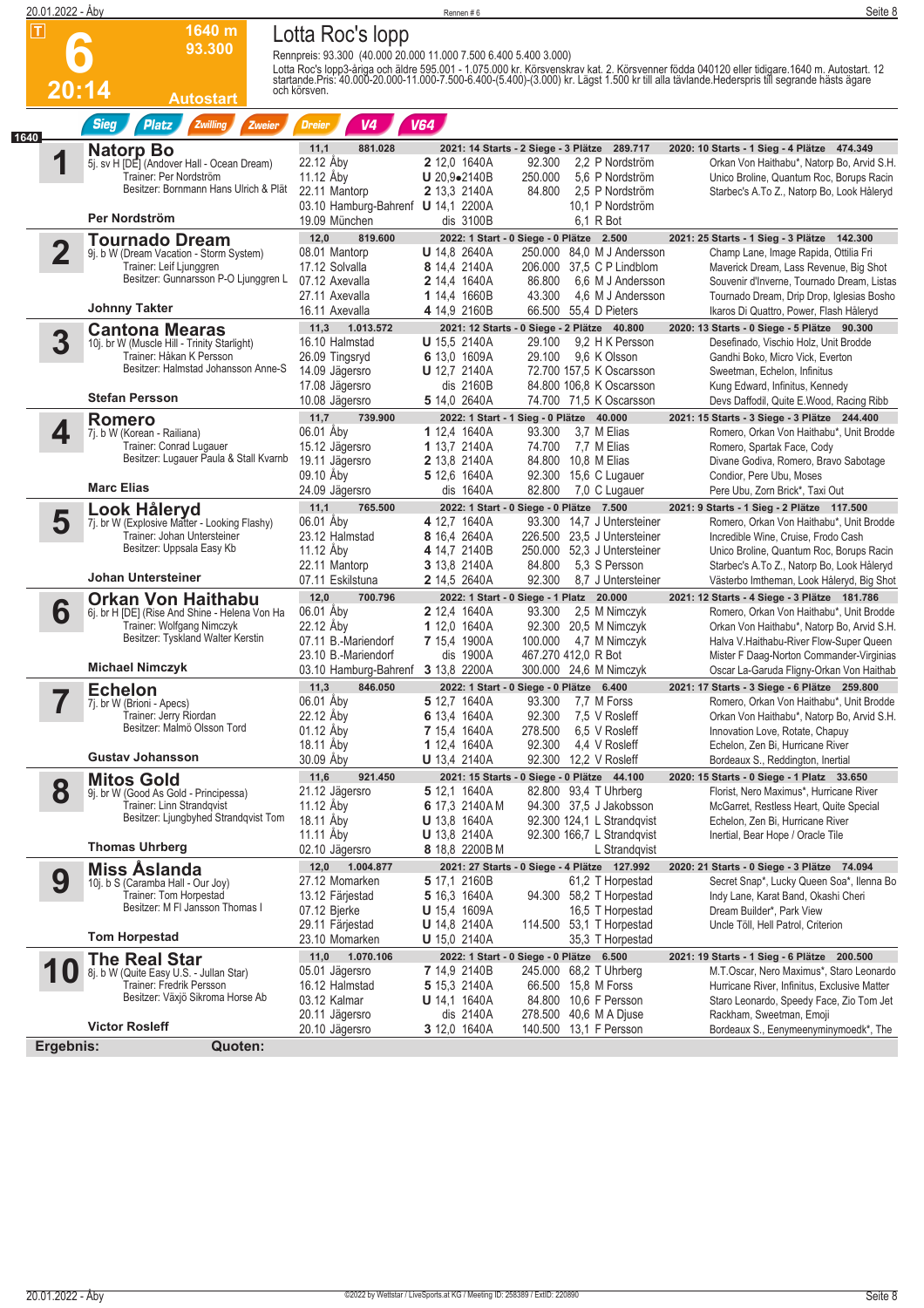|      | 20.01.2022 - Åby        |                                                                         |                                   | Rennen #7                                                                                                                                                                                                                        | Seite 9                                                                                   |
|------|-------------------------|-------------------------------------------------------------------------|-----------------------------------|----------------------------------------------------------------------------------------------------------------------------------------------------------------------------------------------------------------------------------|-------------------------------------------------------------------------------------------|
|      | $ \mathsf{T} $          | 2140 m                                                                  | Pay Attention T.M.'s lopp         |                                                                                                                                                                                                                                  |                                                                                           |
|      |                         | 85.800                                                                  |                                   | Rennpreis: 85.800 (35.000 17.500 11.000 7.500 6.400 5.400 3.000)                                                                                                                                                                 |                                                                                           |
|      |                         |                                                                         |                                   | Pay Attention T.M.'s lopp3-åriga och äldre 235.001 - 595.000 kr. Körsvenskrav kat. 2. Körsvenner födda 040120 eller tidigare 2140 m.<br>Autostart. 12 startande.Pris: 35.000-17.500-11.000-7.500-6.400-(5.400)-(3.000) kr. Lägst |                                                                                           |
|      | 20:36                   | <b>Autostart</b>                                                        | hästs ägare och körsven.          |                                                                                                                                                                                                                                  |                                                                                           |
|      |                         |                                                                         |                                   |                                                                                                                                                                                                                                  |                                                                                           |
| 2140 |                         | <b>Sieg</b><br>Zwilling<br><b>Platz</b><br>Zweier                       | V <sub>4</sub><br><b>Dreier</b>   | V64                                                                                                                                                                                                                              |                                                                                           |
|      |                         | <b>Wolf Of Wallstreet</b>                                               | 12,5<br>400.350                   | 2021: 8 Starts - 3 Siege - 1 Platz 151.250                                                                                                                                                                                       | 2020: 8 Starts - 0 Siege - 2 Plätze 37.900                                                |
|      | 1                       | 6j. br W (Infinitif - Mahana I.T.)<br>Trainer: Conrad Lugauer           | 11.12 Åby<br>20.11 Jägersro       | dis 1640A<br>250.000 25,1 C Lugauer<br>4 14,1 2140B<br>250.000 13,4 J Sjunnesson                                                                                                                                                 | Beckham*, Bandit Frontline, Global Lover<br>Ideaal*, Black Mission, Cadiz                 |
|      |                         | Besitzer: Frinta Elke & Firma D L Medi                                  | 20.10 Jägersro                    | 2 12,6 1640A<br>140.500<br>1,8 C Lugauer                                                                                                                                                                                         | Emma Häggenäs, Wolf Of Wallstreet, Goldfi                                                 |
|      |                         | <b>Conrad Lugauer</b>                                                   | 05.09 Jägersro                    | 114.500<br>1 13,1 2140A<br>2,2 C Lugauer<br>dis 1609A                                                                                                                                                                            | Wolf Of Wallstreet, Goldfield, G.K.Ursus                                                  |
|      |                         |                                                                         | 15.08 Tingsryd<br>11,3<br>447.500 | 84.800<br>14,0 C Lugauer<br>2022: 1 Start - 0 Siege - 0 Plätze 5.900                                                                                                                                                             | Hipster Am, Boccadamo*, Black Mission<br>2021: 16 Starts - 0 Siege - 6 Plätze 128.100     |
|      | $\overline{\mathbf{2}}$ | <b>Barnacle</b><br>6j. mbr W (Jocose - In The Shell)                    | 11.01 Jägersro                    | 5 14,5 2140A<br>75.700 32,0 K Ecce                                                                                                                                                                                               | Izzi's Newport*, Free Bird*, Can Tab                                                      |
|      |                         | Trainer: Tomas Malmqvist                                                | 03.12 Kalmar                      | 5 16,6 2640A<br>74.700 13,9 O Ginman                                                                                                                                                                                             | Bear A Perfection, G.K.Ursus, Amoa King                                                   |
|      |                         | Besitzer: Uppsala Easy Kb                                               | 21.11 Halmstad<br>06.11 Aby       | 2 15,0 2140A<br>29.100 13,0 L Nimåker<br>3 15,8 2180BM<br>L Nimåker                                                                                                                                                              | Hat Trick, Barnacle, Miss Pastis                                                          |
|      |                         | <b>Mika Forss</b>                                                       | 25.10 Halmstad                    | 74.700 18,5 P Ingves<br>5 15,1 2640A                                                                                                                                                                                             | Under Armour, Express Lime, Osborn Trot                                                   |
|      |                         | <b>Heads Down</b>                                                       | 13,4<br>342.906                   | 2022: 1 Start - 0 Siege - 0 Plätze 1.500                                                                                                                                                                                         | 2021: 15 Starts - 2 Siege - 2 Plätze 86.906                                               |
|      | 3                       | 6j. mbr W (Scarlet Knight - Dana Di Ala)                                | 08.01 Mantorp                     | <b>U</b> 16,1 2140A<br>75.700 187.1 S-C Westrum                                                                                                                                                                                  | Solkattens Eros, Speedy Cash Vicane, Step                                                 |
|      |                         | Trainer: Stig-Christer Westrum<br>Besitzer: Uddevalla Westrum Stig-Chri | 22.12 Aby<br>14.12 Örebro         | <b>U</b> 13.8 1640A<br>92.300 83,6 C J Jepson<br>7 16,0 2100A<br>71,7 S-C Westrum                                                                                                                                                | Orkan Von Haithabu*, Natorp Bo, Arvid S.H.<br>Victor C., Sunettan Palema, Bear A Perfecti |
|      |                         |                                                                         | 07.12 Axevalla                    | 8 15,1 1640A<br>86.800 95,7 S-C Westrum                                                                                                                                                                                          | Souvenir d'Inverne, Tournado Dream, Listas                                                |
|      |                         | <b>Stig-Christer Westrum</b>                                            | 08.10 Eskilstuna                  | 66.500 62,4 E Smedeby<br><b>U</b> 15,1 2140A                                                                                                                                                                                     | Metallica I.R., Kent Le Soleil, Valnes Isidor                                             |
|      | 4                       | <b>Claw</b>                                                             | 13,2<br>470.000<br>08.01 Mantorp  | 2022: 1 Start - 0 Siege - 0 Plätze 2.500<br>unpl $\bullet$ 1640A<br>6,5 K Eriksson<br>250.000                                                                                                                                    | 2021: 17 Starts - 2 Siege - 7 Plätze 221.500                                              |
|      |                         | 6j. mbr W (Super Photo Kosmos - Julia Run)<br>Trainer: Kim Eriksson     | 20.12 Mantorp                     | 2.2 K Eriksson<br>1 13,2 1640A<br>111.000                                                                                                                                                                                        | Federer, Mojo Express, Bandit Frontline<br>Claw. Leon Zon. Isan                           |
|      |                         | Besitzer: Visby Stall Malmqvist Kb                                      | 11.12 Aby                         | 6 13,3 1640A<br>250.000 35,2 K Eriksson                                                                                                                                                                                          | Beckham*, Bandit Frontline, Global Lover                                                  |
|      |                         | <b>Kim Eriksson</b>                                                     | 03.12 Solvalla<br>19.11 Solvalla  | 2 14,0 2140A<br>92.300<br>6.7 K Eriksson<br>92.300<br>1,8 K Eriksson<br>unpl $\bullet$ 2140A                                                                                                                                     | Beckham*, Claw, Break Through<br>Dream Creation, Uakari, Matamoros                        |
|      |                         |                                                                         | 12,2<br>593.400                   | 2021: 12 Starts - 2 Siege - 0 Plätze 113.500                                                                                                                                                                                     | 2020: 14 Starts - 1 Sieg - 5 Plätze 129.700                                               |
|      | 5                       | <b>Symphonic Lincoln</b><br>10j. mbr W (Symphonic Hanover - Cornelia)   | 13.12 Mantorp                     | 64.500 103.1 H Johansson<br>unpl $2140A$                                                                                                                                                                                         | Free Bird*, Bravo Santana / Beethoven                                                     |
|      |                         | Trainer: Henrik Johansson<br>Besitzer: Huskvarna Rodert Consulting      | 21.11 Halmstad                    | 4 15,1 2140A<br>29.100 43,6 H Johansson                                                                                                                                                                                          | Hat Trick, Barnacle, Miss Pastis                                                          |
|      |                         |                                                                         | 26.09 Tingsryd<br>03.09 Mantorp   | 5 12,8 1609A<br>29.100 30.8 H Johansson<br>8 15,8 2140A<br>29.100 15,2 H Johansson                                                                                                                                               | Gandhi Boko, Micro Vick, Everton<br>Budets Lasse*, Hugo R.C., Fighter Marke               |
|      |                         | <b>Henrik Johansson</b>                                                 | 15.07 Örebro                      | 6 14,5 2100A<br>92.300 75,1 H Johansson                                                                                                                                                                                          | Bransbys Juke Box, O.M. Easton, Choco Ga                                                  |
|      |                         | <b>Vikens Brummer</b>                                                   | 14,8<br>503.900                   | 2021: 10 Starts - 0 Siege - 0 Plätze 43.200                                                                                                                                                                                      | 2020: 19 Starts - 3 Siege - 5 Plätze 286.500                                              |
|      | 6                       | 6j. br W (Pastor Stephen - Zyan Boko)<br>Trainer: André Eklundh         | 09.11 Axevalla<br>19.10 Axevalla  | 7 14,5 2140A<br>66.500 103,8 A Eklundh<br><b>U</b> 16,3 2140A<br>76.700 56,1 M Jakobsson                                                                                                                                         | Four Guys Dream, Starbec's A.To Z., Budet<br>Bransbys Juke Box, Zacapa Grim, B.T.'s Vic   |
|      |                         | Besitzer: Axvall Firma M F P Trading                                    | 05.10 Färjestad                   | 5 15,3 2660B<br>92.300 51,9 O J Andersson                                                                                                                                                                                        | Red Love Vici*, Will I Am, Bara Du Chene                                                  |
|      |                         | André Eklundh                                                           | 31.08 Örebro                      | 7 16,3 2680B<br>140.500 15.4 M Jakobsson                                                                                                                                                                                         | Comand, Max Håleryd, Loaded Leila                                                         |
|      |                         |                                                                         | 12.08 Åby<br>12,9<br>582.000      | 7 15,2 2140A<br>94.300 91,9 S Persson<br>2022: 1 Start - 0 Siege - 0 Plätze 9.000                                                                                                                                                | Dali Pagadi, Rosie Access, Prima Kaiser<br>2021: 21 Starts - 1 Sieg - 5 Plätze 160.600    |
|      | I                       | <b>Fighter Marke</b><br>9j. b W (Make It Happen - Svetlana Bob)         | 08.01 Mantorp                     | 6 14,4 2140A<br>226.500 22,4 H Larsen                                                                                                                                                                                            | Milos Ganador, Versace Broline, O.M.Easto                                                 |
|      |                         | Trainer: Liselotte Carnemar<br>Besitzer: Tranås Carnemar Liselotte      | 13.12 Mantorp                     | 2140A<br>64.500 39,6 R Pettersson<br>7                                                                                                                                                                                           | Free Bird*, Bravo Santana / Beethoven                                                     |
|      |                         |                                                                         | 03.12 Kalmar<br>22.11 Mantorp     | 5 15,1 2140A<br>74.700 13,2 R Pettersson<br>4 16,6 3160B<br>114.500 29,1 R Pettersson                                                                                                                                            | Conrads Massiv, Roller Coaster As, Aweso<br>Persos Otello, McGarret, Miss Moneypenny      |
|      |                         | Roger Pettersson                                                        | 03.11 Aby                         | 1 14,6 2640B<br>140.500 63,6 C Eriksson                                                                                                                                                                                          | Fighter Marke, Samson, Milos Ganador                                                      |
|      |                         | Goldfield                                                               | 12,6<br>456,400                   | 2022: 1 Start - 0 Siege - 0 Plätze 6.800                                                                                                                                                                                         | 2021: 21 Starts - 2 Siege - 7 Plätze 231.300                                              |
|      | 8                       | 6j. b H (Googoo Gaagaa - Still On Broadway)<br>Trainer: Lars I Nilsson  | 11.01 Jägersro<br>21.12 Jägersro  | 4 14,4 2140A<br>75.700 28,4 S Persson<br><b>3</b> 12,6 1640A<br>84.800 17,0 A Kolgjini                                                                                                                                           | Izzi's Newport*, Free Bird*, Can Tab<br>Dats Caballo, Dekanen K.*, Goldfield              |
|      |                         | Besitzer: Tygelsjö Malmö Fasadkonsult                                   | 11.12 Åby                         | <b>U</b> 13,4 1640A<br>250.000 67,1 S Persson                                                                                                                                                                                    | Beckham*, Bandit Frontline, Global Lover                                                  |
|      |                         |                                                                         | 25.11 Aby                         | <b>1</b> 16,6 2140A<br>I Lindberg                                                                                                                                                                                                |                                                                                           |
|      |                         | <b>Stefan Persson</b>                                                   | 16.11 Kalmar                      | 8,2 C Eriksson<br>dis 1640A<br>74.700                                                                                                                                                                                            | Borups Umami, Awesome Kronos, Scotch B                                                    |
|      | 9                       | Give Me Five F.R.<br>6j. f W (Brillantissime - A New Bill)              | 14,5<br>472.020<br>08.01 Mantorp  | 2022: 1 Start - 0 Siege - 1 Platz 10.000<br>3 16,6 2160BM<br>75.700<br>5,8 I Aho                                                                                                                                                 | 2021: 13 Starts - 4 Siege - 2 Plätze 171.109<br>Dooley's U.N.G., Gubben Noak, Give Me Fi  |
|      |                         | Trainer: Per Henriksen                                                  | 27.12 Färjestad                   | <b>U</b> 15,3 2140A<br>76.700 24,4 R N Skoglund                                                                                                                                                                                  | Ready Trophy, The Special Man F., Merci B                                                 |
|      |                         | Besitzer: Tjeckien Kotasek Jaromir                                      | 01.12 Aby                         | 140.500 15,9 S Persson<br><b>7</b> 16,8 2640A                                                                                                                                                                                    | Digital Eye, Van Gils, Balanced Rudder                                                    |
|      |                         | <b>Carl Johan Jepson</b>                                                | 22.11 Färjestad<br>02.11 Axevalla | 74.700<br>7.9 S Persson<br><b>U</b> 15,2 2140A<br>66.500<br>3 15,8 2140B<br>5,0 R N Skoglund                                                                                                                                     | Giordano Soa, Pacific Kingdom, Van Gils<br>Orlando, Milord, Give Me Five F.R.             |
|      |                         | Rutger B.L.                                                             | 14,5<br>505.600                   | 2022: 1 Start - 0 Siege - 0 Plätze 17.500                                                                                                                                                                                        | 2021: 16 Starts - 1 Sieg - 5 Plätze 166.000                                               |
|      | Û                       | 7j. br W (Juliano Star - Zsa Zsa Abbey)                                 | 08.01 Mantorp                     | 4 14,3 2140A<br>226.500 14,9 J Rydberg                                                                                                                                                                                           | Milos Ganador, Versace Broline, O.M.Easto                                                 |
|      |                         | Trainer: Ulrika Sörensen<br>Besitzer: Kvänum Lykke Sörensen Ulri        | 31.12 Halmstad<br>21.12 Axevalla  | 7 14,5 1640A<br>23,2 J Rydberg<br>4,6 J Rydberg<br>dis 1640B<br>66.500                                                                                                                                                           | Bravo Sabotage, Roller Coaster Ås, Beetho<br>Solkattens Ferrari, Zagor Grif, Felix Am     |
|      |                         |                                                                         | 25.11 Orebro                      | 8,3 J Rydberg<br>3 14,5 2100A<br>66.500                                                                                                                                                                                          | Västerbo Imtheman, Lord Horse, Rutger B.L                                                 |
|      |                         | <b>Jesper Rydberg</b>                                                   | 19.10 Axevalla                    | 6 15,4 2140A<br>76.700<br>3,1 J Rydberg                                                                                                                                                                                          | Bransbys Juke Box, Zacapa Grim, B.T.'s Vic                                                |
|      | Ergebnis:               | Quoten:                                                                 |                                   |                                                                                                                                                                                                                                  |                                                                                           |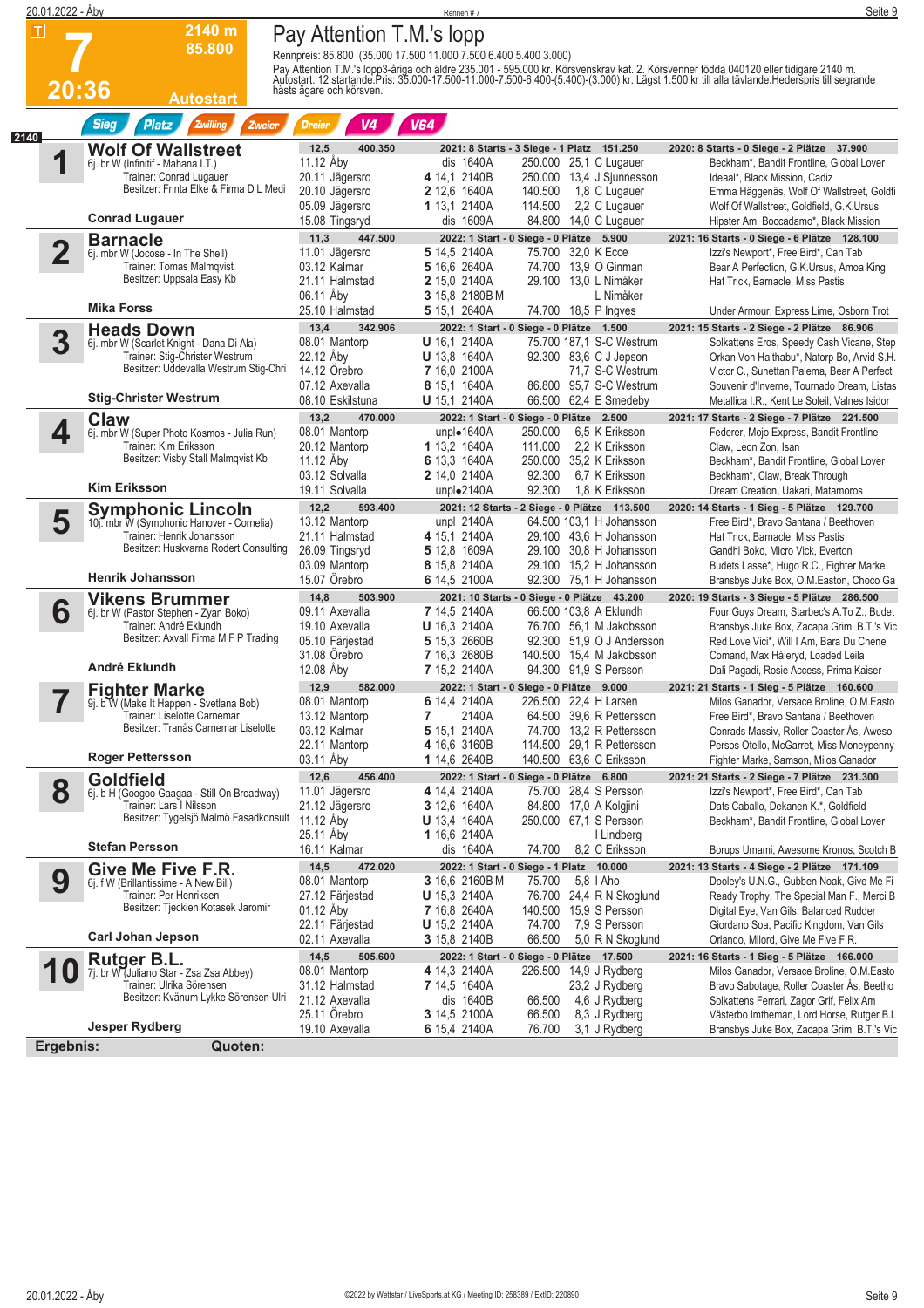|      | 20.01.2022 - Åby        |                                                                         |                                    | Rennen #8                                                                                       | Seite 10                                                                                                                                                                                                                          |
|------|-------------------------|-------------------------------------------------------------------------|------------------------------------|-------------------------------------------------------------------------------------------------|-----------------------------------------------------------------------------------------------------------------------------------------------------------------------------------------------------------------------------------|
|      | П                       | 1640 m                                                                  | The Black Girl's stolopp           |                                                                                                 |                                                                                                                                                                                                                                   |
|      |                         | 93.300                                                                  |                                    | Rennpreis: 93.300 (40.000 20.000 11.000 7.500 6.400 5.400 3.000)                                |                                                                                                                                                                                                                                   |
|      |                         |                                                                         |                                    |                                                                                                 | The Black Girl's stolopp3-åriga och äldre ston 100.001 - 355.000 kr. Körsvenskrav kat. 2. Körsvenner födda 040120 eller tidigare.1640 m.<br>Autostart. 12 startande.Pris: 40.000-20.000-11.000-7.500-6.400-(5.400)-(3.000) kr. Lä |
|      | 20:56                   | <b>Autostart</b>                                                        | hästs ägare och körsven.           |                                                                                                 |                                                                                                                                                                                                                                   |
|      |                         | <b>Sieg</b><br>Zwilling<br><b>Platz</b><br>Zweier                       | V2<br>Dreier                       | <b>V64</b><br>V <sub>4</sub>                                                                    |                                                                                                                                                                                                                                   |
| 1640 |                         | <b>Nikita Vrijthout</b>                                                 | 12,3<br>255.048                    | 2022: 1 Start - 0 Siege - 0 Plätze 19.000                                                       | 2021: 16 Starts - 2 Siege - 5 Plätze 170.200                                                                                                                                                                                      |
|      | 1                       | 5j. br S (Panne De Moteur - Armbro Groenhof)                            | 08.01 Mantorp                      | 4 15,9 2140B<br>5,1 R N Skoglund<br>250.000                                                     | Chantal Jet, Quite A Barbara / Pastorns Lad                                                                                                                                                                                       |
|      |                         | Trainer: Per Henriksen<br>Besitzer: Ph Stable (Henriksen Per)           | 22.12 Åby<br>14.12 Örebro          | 2 14,9 2140B<br>140.500<br>4.6 C J Jepson<br>2 15,2 2100A<br>6,5 R N Skoglund                   | Use Face, Nikita Vrijthout, Princess Kloster<br>Nymke Brigadoon*, Nikita Vrijthout, Draupn                                                                                                                                        |
|      |                         | <b>Carl Johan Jepson</b>                                                | 25.11 Aby                          | 5 18,3 2660B<br>74.700 18,1 S Persson                                                           | Mellby Indigo, Oliver Our Star, Huis Clos                                                                                                                                                                                         |
|      |                         | Rut K.                                                                  | 27.09 Mantorp<br>13,5<br>332.102   | 74.700<br>4,5 C J Jepson<br><b>4</b> 14,4 2140A<br>2022: 1 Start - 0 Siege - 0 Plätze 1.500     | Modern Times, Curie, Isabell Trot<br>2021: 12 Starts - 0 Siege - 3 Plätze 70.300                                                                                                                                                  |
|      | $\overline{\mathbf{2}}$ | 8j. br S (Infinitif - Hilma K.)                                         | 06.01 Aby                          | <b>U</b> 17,2 2160BM<br>75.700 68,4   Aho                                                       | Hövding Sting, Botticelli Grif*, Enorm Då                                                                                                                                                                                         |
|      |                         | Trainer: Svend Dyhrberg<br>Besitzer: Nilsson Lars-Göran & Ivarsso       | 05.10 Jägersro<br>27.09 Halmstad   | <b>U</b> 16,1 1640A<br>74.700 105,3 S Dyhrberg<br>66.500 83,9 S Dyhrberg<br><b>U</b> 15,2 2140A | Emma Häggenäs, Exit To Heaven D.K*, Co<br>Van Gils, Rosie Access, Global Action                                                                                                                                                   |
|      |                         |                                                                         | 05.09 Jägersro                     | 5 14,0 2140A<br>114.500 28,8 E Adielsson                                                        | Wolf Of Wallstreet, Goldfield, G.K.Ursus                                                                                                                                                                                          |
|      |                         | <b>Svend Dyhrberg</b>                                                   | 22.08 Vaggeryd                     | 3 14,1 2140A<br>84.800 42,9 F Berg                                                              | Miss Moneypenny*, Intouchable*, Rut K.                                                                                                                                                                                            |
|      | 3                       | <b>Quiz Roc</b><br>6j. br S (Smashing Victory - Varese Boko)            | 13,8<br>344.645<br>12.01 Åby       | 2022: 1 Start - 1 Sieg - 0 Plätze 60.000<br>1 16.1 2140B<br>140.500<br>4,5 P Ingves             | 2021: 16 Starts - 2 Siege - 4 Plätze 103.539<br>Quiz Roc, Green Mamba, Precious Lane                                                                                                                                              |
|      |                         | Trainer: Morten Melin<br>Besitzer: Schougaard M & Hvitved H M           | 10.12 Århus                        | 1 15,3 1800A<br>5,4 B Jörgensen                                                                 | Quiz Roc, Jesse Schermer*, Cash Sali                                                                                                                                                                                              |
|      |                         |                                                                         | 10.11 Jägersro<br>31.10 Arhus      | 92.300<br>8,0 H Larsen<br>6 14,4 2140A<br>4 17,2 1800A<br>2,1 B Jörgensen                       | Al's Boozy Suzy, Precious Lane, Naama<br>Design Hastrup*, Cabo Suroeste*, Encore S                                                                                                                                                |
|      |                         | Peter Ingves                                                            | 15.10 Arhus                        | 4 16,2 1800A<br>17,1 C M Nielsen                                                                | D J O'Kay*, Arm Bri*, Epos Østervang                                                                                                                                                                                              |
|      | 4                       | <b>Candy Crush</b><br>8j. f S (Lovely Lidob - Jenny Snix)               | 13,9<br>266.700<br>13.01 Axevalla  | 2022: 1 Start - 0 Siege - 0 Plätze 6.800<br>4 16,8 1640A<br>75.700 30,8 M Elfstrand             | 2021: 13 Starts - 0 Siege - 2 Plätze 71.200<br>Dats Pepito, Keylor Navas, Our Pleasure                                                                                                                                            |
|      |                         | Trainer: Mimmi Elfstrand                                                | 31.12 Halmstad                     | 6 18,5 2140BM<br>6.9   Aho                                                                      | Flexible Launcher, Azrael, Person Of Interes                                                                                                                                                                                      |
|      |                         | Besitzer: Uppsala Easy Kb                                               | 21.12 Axevalla<br>14.12 Orebro     | 5 18,8 2680B<br>66.500 29,7 M Elfstrand<br>2 18,4 2609AM<br>l Aho                               | Solkattens Daizy, Gina Lollobrigida, Livi Mer<br>Myllkärrs Medusa, Candy Crush, Bold Actio                                                                                                                                        |
|      |                         | <b>Mimmi Elfstrand</b>                                                  | 27.11 Axevalla                     | 2 17,3 2160BM<br>66.500 24,1   Aho                                                              | Enorm Då, Candy Crush, Octagon Tile                                                                                                                                                                                               |
|      | 5                       | <b>Carbon Crystal</b>                                                   | 12,6<br>328.293                    | 2022: 1 Start - 0 Siege - 0 Plätze 1.500                                                        | 2021: 7 Starts - 1 Sieg - 1 Platz 75.000                                                                                                                                                                                          |
|      |                         | 7j. mbr S (Knows Nothing - Frans Starlet)<br>Trainer: Lars I Nilsson    | 11.01 Jägersro<br>09.11 Axevalla   | <b>U</b> 15,5 2140A<br>75.700 33,9 S Persson<br>6 17,3 2160B<br>66.500 52,7 T Karlstedt         | A Whispering Angel, Evolution On Track*, S<br>X. Tour, Akela Play, Sunettan Palema                                                                                                                                                |
|      |                         | Besitzer: Finland Saarijärvi Juha                                       | 01.11 Mantorp                      | <b>U</b> 15,1 2140A<br>74.700 23,6 T Karlstedt                                                  | Hera Sisu, Envy Secret*, Joyo                                                                                                                                                                                                     |
|      |                         | <b>Stefan Persson</b>                                                   | 25.04 Hagmyren<br>18.04 Hagmyren   | 7 16,2 2160B<br>56.500<br>8,5 M E Djuse<br>56.500<br><b>U</b> 18,1 2160BM<br>5.1 J Carre        | Sherlock, Master Of Zon, Selected Face<br>Nelly Pepper*, Toreador, Volcan d'Inverne                                                                                                                                               |
|      |                         | <b>A Whispering Angel</b><br>5j. mbr S (Amaru Boko - Vincere Scis Win)  | 13,2<br>292.900                    | 2022: 1 Start - 1 Sieg - 0 Plätze 30.000                                                        | 2021: 17 Starts - 3 Siege - 5 Plätze 187.400                                                                                                                                                                                      |
|      | 6                       | Trainer: Linda Allercrantz                                              | 11.01 Jägersro<br>15.12 Jägersro   | 1 14,7 2140A<br>75.700 22,1 L Allercrantz<br><b>U</b> 15,9 2140A<br>74.700 29.4 L Allercrantz   | A Whispering Angel, Evolution On Track*, S<br>Can Tab*, Ups Face, Diadem                                                                                                                                                          |
|      |                         | Besitzer: Lennart Bengtsson Förvaltnin                                  | 06.12 Halmstad                     | <b>U</b> 15,9 2140A<br>84.800 19,9 L Allercrantz                                                | Express Lime, Filip Winner, Joyo                                                                                                                                                                                                  |
|      |                         | <b>Linda Allercrantz</b>                                                | 08.11 Halmstad<br>18.10 Aby        | 66.500 85,4 L Allercrantz<br>2 15,0 2140A<br>74.700 22,7 L Allercrantz<br><b>3</b> 14,0 2140A   | Behind Bars, A Whispering Angel, Anxious<br>Acredula R.L., Manstone Two U., A Whisper                                                                                                                                             |
|      |                         | <b>Capuchin</b>                                                         | 13,8<br>205.802                    | 2022: 2 Starts - 0 Siege - 1 Platz 16.500                                                       | 2021: 23 Starts - 1 Sieg - 7 Plätze 157.285                                                                                                                                                                                       |
|      |                         | 5j. br S (Jocose - Ivy Swinger)<br>Trainer: Tomas Malmqvist             | 11.01 Jägersro<br>05.01 Jägersro   | 3 14,9 2140A<br>75.700 42,3 L Nimåker<br>250.000 90,2 T Uhrberg<br><b>7</b> 16,6 2640A          | Nanny's Girl, Move It, Capuchin<br>Piemonte, Nanny's Girl, Amoa King                                                                                                                                                              |
|      |                         | Besitzer: Uppsala Easy Kb                                               | 22.12 Åby                          | 140.500 28,7 K Ecce<br>2 16,6 2640A                                                             | Danilo H.B., Capuchin, Courtly Kronos                                                                                                                                                                                             |
|      |                         | Lee Nimåker                                                             | 15.12 Jägersro<br>08.12 Jägersro   | 6 16,2 2140A<br>74.700 46,5 L Nimåker<br>3 17,2 2160B<br>92.300 17,6 L Nimåker                  | Dynamic Twister, Black Magic*, Theo Udse<br>Firecrest, Sentfromabove, Capuchin                                                                                                                                                    |
|      |                         | <b>Wine Lane</b>                                                        | 12,9<br>293.900                    | 2021: 15 Starts - 0 Siege - 2 Plätze 45.000                                                     | 2020: 15 Starts - 0 Siege - 1 Platz 53.600                                                                                                                                                                                        |
|      | 8                       | 7j. br S (Weingartner - Lovers Lane)                                    | 21.11 Halmstad                     | 29.100 27,5 C Sejer<br><b>3</b> 16,1 2140A                                                      | Ville Ima, Majah Winner, Wine Lane                                                                                                                                                                                                |
|      |                         | Trainer: Rune Gudmundsson<br>Besitzer: Stall Veka                       | 08.11 Halmstad<br>28.10 Aby        | <b>U</b> 15,7 2140A<br>66.500 284,4 C Sejer<br>U 15,3 2640A<br>92.300 163,9 C Sejer             | Behind Bars, A Whispering Angel, Anxious<br>Akela Play, Global Lover, Twigs Honor                                                                                                                                                 |
|      |                         | <b>Christian Sejer</b>                                                  | 14.10 Aby                          | 8 15,9 2140A<br>76.700 76,5 C Sejer                                                             | Kilmister Boko, Nymo, Namur                                                                                                                                                                                                       |
|      |                         |                                                                         | 04.10 Halmstad<br>13,9<br>292.300  | U 15,9•2160B<br>74.700 58,2 C Sejer<br>2022: 2 Starts - 1 Sieg - 1 Platz 85.000                 | Federer, Ready Trophy, Mahara Gutha<br>2021: 14 Starts - 2 Siege - 3 Plätze 122.800                                                                                                                                               |
|      | 9                       | <b>Nanny's Girl</b><br>5j. mbr S (S.J.'s Caviar - Enjoy Our Nanny)      | 11.01 Jägersro                     | 1 14,4 2140A<br>3,4 K Ecce<br>75.700                                                            | Nanny's Girl, Move It, Capuchin                                                                                                                                                                                                   |
|      |                         | Trainer: Tomas Malmqvist<br>Besitzer: Cover Konsult Ab & Patomell       | 05.01 Jägersro<br>23.12 Halmstad   | 2 15,9 2640A<br>250.000 52,4 M Forss<br>6 16,9 2660B<br>92.300<br>9,6 M Forss                   | Piemonte, Nanny's Girl, Amoa King<br>Equal To None, Wingait Henke, Kocsis Bok                                                                                                                                                     |
|      |                         |                                                                         | 08.12 Jägersro                     | 2 17,5 2640A<br>92.300<br>7,3 K Ecce                                                            | Piemonte, Nanny's Girl, Havbergs Classic                                                                                                                                                                                          |
|      |                         | <b>Mika Forss</b>                                                       | 20.11 Jägersro                     | 8 14,6 2140B<br>250.000 39,8 M A Djuse                                                          | Eight Hour, Nocturne Zon, Alhambra Mail                                                                                                                                                                                           |
|      |                         | <b>Nothinglike Malena</b><br>6j. br S (L'ideal Bricois - K.K.Only You)  | 13,0<br>328.582<br>26.12 Solvalla  | 2021: 13 Starts - 1 Sieg - 4 Plätze 184.660<br>206.000 12,2 J Soronen<br>4 15,6 2140A           | 2020: 10 Starts - 3 Siege - 3 Plätze 137.823<br>Double Formula, Reven Dejavu, J.J.Another                                                                                                                                         |
|      |                         | Trainer: Lars Fredrik Mietinen<br>Besitzer: Norge Mietanen Emilie H & K | 18.12 Bjerke<br><b>11.12 Forus</b> | 5 14,2 2100A<br>18,5 G Austevoll<br>7,9 G Austevoll                                             |                                                                                                                                                                                                                                   |
|      |                         |                                                                         | 06.11 Eskilstuna                   | 6 $15,7 \bullet 1620B$<br>5 13,9 2140B<br>250.000 56,0 R N Skoglund                             | Minnucci Zon, Ottilia Fri, Beauty Super Nov                                                                                                                                                                                       |
|      |                         | Johan Untersteiner                                                      | 14.10 Orebro                       | 3 13,3 1609A<br>172.500 49,9 R N Skoglund                                                       | Es Trenc*, Kimi Di Quattro, Nothinglike Male                                                                                                                                                                                      |
|      | Ergebnis:               | Quoten:                                                                 |                                    |                                                                                                 |                                                                                                                                                                                                                                   |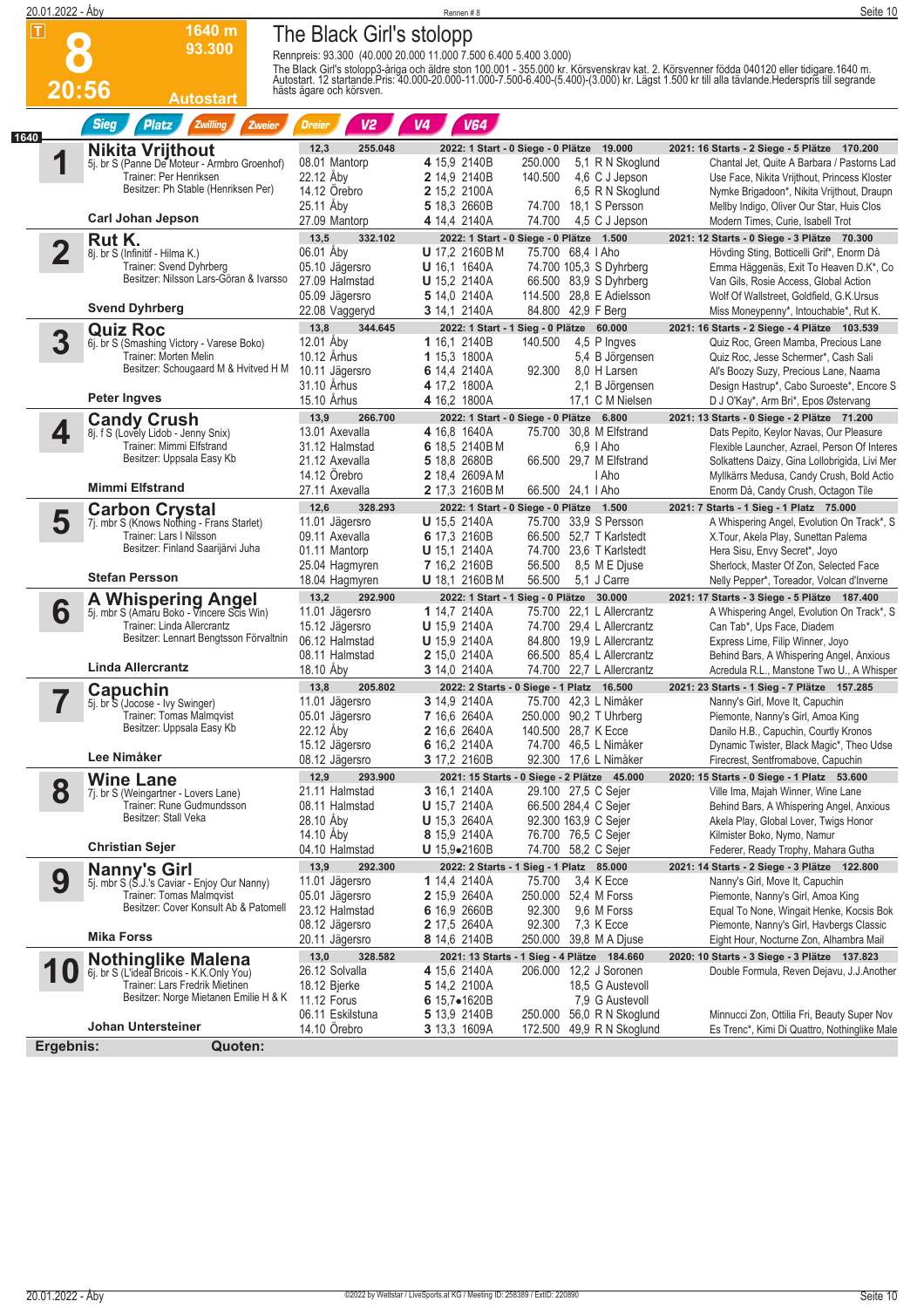| 20.01.2022 - Åby        |                                                                       |                                                                  | Rennen #9                                |                                                                          | Seite 11                                                                                                                                                                                                                          |
|-------------------------|-----------------------------------------------------------------------|------------------------------------------------------------------|------------------------------------------|--------------------------------------------------------------------------|-----------------------------------------------------------------------------------------------------------------------------------------------------------------------------------------------------------------------------------|
| $\overline{\mathbf{r}}$ | 2140 m                                                                | 1:A PRIS 35 000, 2140 A                                          |                                          |                                                                          |                                                                                                                                                                                                                                   |
|                         | 85.800                                                                | Rennpreis: 85.800 (35.000 17.500 11.000 7.500 6.400 5.400 3.000) |                                          |                                                                          |                                                                                                                                                                                                                                   |
|                         | 21:15                                                                 |                                                                  |                                          |                                                                          | 3-åriga och äldre 90.001 - 170.000 kr. Körsvenskrav kat. 2. Körsvenner födda 040120 eller tidigare 2140 m. Autostart. 12 startande Pris:<br>35.000-17.500-11.000-7.500-6.400-(5.400)-(3.000) kr. Lägst 1.500 kr till alla tävland |
|                         | <b>Autostart</b>                                                      |                                                                  |                                          |                                                                          |                                                                                                                                                                                                                                   |
| 2140                    | <b>Sieg</b><br><b>Platz</b><br><b>Zwilling</b><br>Zweier              | <b>Dreier</b><br>V <sub>2</sub>                                  | V <sub>4</sub><br><b>V64</b>             |                                                                          |                                                                                                                                                                                                                                   |
|                         | <b>My Story Is True</b><br>5j. br W (Timoko - Orchidee d'Aunou)       | 137.500<br>14,3<br>23.12 Halmstad                                | <b>U</b> 17,5 2640A                      | 2021: 6 Starts - 3 Siege - 1 Platz 93.500<br>3,7 C J Jepson<br>226,500   | 2020: 4 Starts - 0 Siege - 3 Plätze 44.000<br>Mafioso Lynx, Gliding Eagle, Le Piment                                                                                                                                              |
|                         | Trainer: Magnus Dahlén<br>Besitzer: Angelholm Stall Skepparkrok       | 03.12 Kalmar                                                     | 1 15,7 2140A                             | 66.500<br>2,7 C Cracchiolo                                               | My Story Is True, Leon Coger, Mamaneeds                                                                                                                                                                                           |
|                         |                                                                       | 20.11 Jägersro<br>22.09 Aby                                      | dis 2140A<br>1 14,8 2140A                | 84.800<br>6.5 K Oscarsson<br>74.700<br>2.2 A Eklundh                     | Junior*, Crown Wise As, Blizzard P.S.<br>My Story Is True, Hollywood Wildcat, Speed                                                                                                                                               |
|                         | <b>Mika Forss</b>                                                     | 30.08 Axevalla                                                   | 1 15,3 2140A                             | 66.500<br>5,6 A Eklundh                                                  | My Story Is True, Japiro Queen, Lincoln Abe                                                                                                                                                                                       |
| $\overline{\mathbf{2}}$ | <b>Staro Prima Donna</b>                                              | 16,3<br>117.300                                                  | <b>U</b> 17,1 2140A                      | 2022: 1 Start - 0 Siege - 0 Plätze 1.500<br>93.300 40,5 M Karlsson       | 2021: 9 Starts - 1 Sieg - 3 Plätze 115.800                                                                                                                                                                                        |
|                         | 4. br S (Varenne - Elegance)<br>Trainer: Bengt Simberg                | 05.01 Jägersro<br>01.12 Åby                                      | 1 17,1 2160B                             | 129.500 10.9 V Rosleff                                                   | Japiro Queen, Jump In, Aperol Broline<br>Staro Prima Donna, My Lucky Day, Mael                                                                                                                                                    |
|                         | Besitzer: Simbergs Hovslageri Ab & Su                                 | 19.11 Jägersro                                                   | 4 16,2 2140A                             | 74.700 25,8 L Allercrantz                                                | Fantom Godiva, Nilz, Nibali                                                                                                                                                                                                       |
|                         | <b>Max Karlsson</b>                                                   | 10.11 Jägersro<br>14.10 Aby                                      | 6 15,7 2140A<br>3 16,3 2140B             | 74.700 32,6 K Oscarsson<br>74.700 14.3 S Persson                         | Irony, Rexoni, Nilz<br>Deep Trouble, Merge'em, Staro Prima Donn                                                                                                                                                                   |
|                         | Speedy Cash Vicane<br>6j. mbr W (Jaded - Speedy Vicane)               | 16,5<br>168.700                                                  |                                          | 2022: 1 Start - 0 Siege - 1 Platz 15.000                                 | 2021: 13 Starts - 2 Siege - 4 Plätze 105.700                                                                                                                                                                                      |
| 3                       | Trainer: Kim Eriksson                                                 | 08.01 Mantorp<br>13.12 Mantorp                                   | 2 15,0 2140A<br>3 18,4 2640A             | 4,0 K Eriksson<br>75.700<br>64.500 10,0 K Eriksson                       | Solkattens Eros, Speedy Cash Vicane, Step<br>Icon Mearas, Solkattens Eros, Speedy Cash                                                                                                                                            |
|                         | Besitzer: Norrköping Identity System K                                | 05.12 Mantorp                                                    | 2 15,2 2140A                             | 92.300 10,6 K Eriksson                                                   | Global Bodyguard, Speedy Cash Vicane, Pe                                                                                                                                                                                          |
|                         | <b>Kim Eriksson</b>                                                   | 27.11 Solvalla                                                   | unpl $\bullet$ 2640A                     | 92.300 24,4 K Eriksson                                                   | Elena K.J., Rally Inge, Equal To None                                                                                                                                                                                             |
|                         |                                                                       | 08.11 Mantorp<br>14,0<br>168.000                                 | 3 16,7 2640A                             | 66.500<br>3,1 K Eriksson<br>2021: 14 Starts - 2 Siege - 4 Plätze 163.000 | Glacier, Giovetsi, Speedy Cash Vicane<br>2020: 2 Starts - 0 Siege - 0 Plätze 5.000                                                                                                                                                |
| 4                       | <b>Asa Always Ready</b><br>5j. br S (Muscle Hill - All Ready Hanover) | 22.12 Åby                                                        | <b>7</b> 16,9 2640A                      | 140.500<br>6,2 C J Jepson                                                | Danilo H.B., Capuchin, Courtly Kronos                                                                                                                                                                                             |
|                         | Trainer: Ann Karin Ö Larsen<br>Besitzer: Larsen Ann Karin O & Odd K   | 09.12 Åby<br>14.10 Åby                                           | 4 16,7 2160B<br>$U$ 16,2 $\bullet$ 2140A | 92.300<br>5,2 T Uhrberg<br>9,7 J Takter<br>74.700                        | Donna, Jane Attack, Take Me Sober<br>Son Hugo Pellini, Power Glide, Holy Moses                                                                                                                                                    |
|                         |                                                                       | 26.09 Solvalla                                                   | dis 2140A                                | 140.500 17,5 E Adielsson                                                 | La Verite, Esplanad, Special Playmaker                                                                                                                                                                                            |
|                         | <b>Carl Johan Jepson</b>                                              | 09.09 Åby                                                        | 2 14,8 2140A                             | 74.700<br>3.6 J Takter                                                   | Global Lover, Asa Always Ready, Farasi Su                                                                                                                                                                                         |
| 5                       | <b>Twins Zeus</b><br>5j. mbr W (Orlando Vici - Twins Dream)           | 15,7<br>156.300<br>29.11 Halmstad                                | 1 16,3 2640A                             | 2021: 16 Starts - 1 Sieg - 6 Plätze 113.800<br>66.500 15,1 S Dyhrberg    | 2020: 5 Starts - 0 Siege - 1 Platz 42.500<br>Twins Zeus, Fönix Vang*, Fireblade                                                                                                                                                   |
|                         | Trainer: Svend Dyhrberg                                               | 08.11 Halmstad                                                   | 3 15,6 2640A                             | W Karlsson                                                               |                                                                                                                                                                                                                                   |
|                         | Besitzer: Malmö Lypec Ab                                              | 24.09 Jägersro<br>13.09 Halmstad                                 | 5 15,8 2160B<br>2 15,5 2640A             | 74.700 30,5 S Dyhrberg<br>T Mifsud                                       | Devs Donator, Gaie Des Brumes*, Sandsjön                                                                                                                                                                                          |
|                         | <b>Svend Dyhrberg</b>                                                 | 31.08 Vaggeryd                                                   | 2 16,4 2640A                             | 56.500 27,2 S Dyhrberg                                                   | Unusual Face, Twins Zeus, Vaiana Venit                                                                                                                                                                                            |
|                         | <b>Milles Goofy</b>                                                   | 14,5<br>130.500                                                  |                                          | 2021: 3 Starts - 0 Siege - 1 Platz 13.000                                | 2020: 7 Starts - 3 Siege - 2 Plätze 117.500                                                                                                                                                                                       |
| 6                       | 7j. br W (The Best Madrik - Tina Blaze)<br>Trainer: Pethra Prytz      | 10.10 Amål<br>12.09 Åmål                                         | 5 16.8 2080A<br>3 16,5 2080A             | G Johansson<br>2,9 M Karlsson<br>56.500                                  | Boots Hanson*, Västerbo Marbre, Milles Go                                                                                                                                                                                         |
|                         | Besitzer: Prytz P & F:A Konsultbyrån S                                | 07.07 Lindesberg                                                 | unplo2140A                               | 140.500 27,5 C J Jepson                                                  | Zack Wind, Rocket Boy, Yankee Dee                                                                                                                                                                                                 |
|                         | André Eklundh                                                         | 23.12 Mantorp<br>02.12 Åby                                       | 7 15,7 2140B<br>1 16,9 2140A             | 206.000<br>3,6 C J Jepson<br>85.800<br>4,2 C J Jepson                    | Amazing Moment, Kimi Di Quattro, Gravity<br>Milles Goofy, Zoljon, Brolle F.                                                                                                                                                       |
|                         | <b>Cassiel Font</b>                                                   | 15,7<br>154.278                                                  |                                          | 2022: 1 Start - 0 Siege - 1 Platz 25.000                                 | 2021: 10 Starts - 3 Siege - 4 Plätze 129.273                                                                                                                                                                                      |
|                         | 4j. mbr H [DE] (Archangel - Plak Passion)                             | 05.01 Jägersro                                                   | 2 15,7 2140A                             | 7,1 M Nimczyk<br>114.500                                                 | Denarius, Cassiel Font*, Rampant                                                                                                                                                                                                  |
|                         | Trainer: Wolfgang Nimczyk<br>Besitzer: Tyskland Walter-Mommert Ka     | 09.12 Aby<br>14.11 Hamburg-Bahrenf                               | 3 17,4 2640B<br>1 16,1 2200A             | 92.300<br>5,2 M Nimczyk<br>200.000<br>2,8 M Nimczyk                      | Stepping Dreamboy, Oliver Our Star, Cassie<br>Cassiel Font-Lancaster Newport-Indoor                                                                                                                                               |
|                         | <b>Michael Nimczyk</b>                                                | 17.10 Mönchengladbac                                             | 2 16,3 2100A                             | 10.000<br>3,5 R Bot                                                      | Carlo Paolo-Cassiel Font-Kiekeboe                                                                                                                                                                                                 |
|                         |                                                                       | 03.10 Hamburg-Bahrenf<br>15,5<br>112.700                         | 3 16,6 2200A                             | 30.000<br>5,8 M Nimczyk<br>2022: 1 Start - 0 Siege - 0 Plätze 1.500      | Infinity Corner-Velen Chicago Cassiel Font<br>2021: 14 Starts - 0 Siege - 1 Platz 21.100                                                                                                                                          |
| 8                       | Lily De Lune<br>8j. br S (Super Photo Kosmos - Rita De Lune)          | 06.01 Åby                                                        | <b>U</b> 18,8 2140A                      | 85.800 116,9 U Stenson                                                   | Cester, Oliver Our Star, Speed Sense                                                                                                                                                                                              |
|                         | Trainer: Unni Stenson<br>Besitzer: Stall Amiralen                     | 25.11 Aby<br>06.11 Aby                                           | 7 18,1 2140B<br>5 16,4 2140A             | U Stenson<br>29.100 46.4 L Stenson                                       |                                                                                                                                                                                                                                   |
|                         |                                                                       | 24.10 Åby                                                        | 4 18,9 2140A                             | L Stenson                                                                | Sentfromabove, Högstena Frida, Xanthis Ch                                                                                                                                                                                         |
|                         | <b>Linn Stenson</b>                                                   | 17.10 Amål                                                       | 8 15,7 1680A                             | 56.500 51,1 L Stenson                                                    | Farfar Lixarve, Splendid Jovijal, Lightbay                                                                                                                                                                                        |
| 9                       | <b>Peppy's Pearl</b><br>8. mbr S (Text Me - P.J.Peppy)                | 15,5<br>139.300<br>06.01 Aby                                     | <b>U</b> 18,0 2140A                      | 2022: 1 Start - 0 Siege - 0 Plätze 1.500<br>85.800 70,1 C Cracchiolo     | 2021: 23 Starts - 0 Siege - 4 Plätze 79.500<br>Cester, Oliver Our Star, Speed Sense                                                                                                                                               |
|                         | Trainer: Gisela Pettersson                                            | 06.11 Aby                                                        | 2 15,9 2140A                             | 29.100<br>2,8 A Christiansson                                            | Boston Bore, Peppy's Pearl, Todays Pal                                                                                                                                                                                            |
|                         | Besitzer: Pettersson Gisela & Persson                                 | 28.10 Åby<br>10.10 Amål                                          | <b>U</b> 16,3 2160B<br>8 19,0 2080A      | 92.300 87,6 P Ingves<br>E Carlsson                                       | Prosperous S.*, Boots Hanson* / Lexington                                                                                                                                                                                         |
|                         | <b>Christian Cracchiolo</b>                                           | 30.09 Aby                                                        | 4 16,6 2160B                             | 94.300 55,9 P Ingves                                                     | Noisette Rock, Mellby Image, Jestin Love                                                                                                                                                                                          |
| 1                       | <b>Unusual Face</b>                                                   | 136.400<br>16,1                                                  |                                          | 2022: 1 Start - 0 Siege - 1 Platz 10.000                                 | 2021: 22 Starts - 1 Sieg - 3 Plätze 112.400                                                                                                                                                                                       |
|                         | U<br>6j. f W (Joke Face - Rakel Sund)<br>Trainer: Lars I Nilsson      | 11.01 Jägersro<br>22.12 Åby                                      | 3 15,3 2140A<br><b>U</b> 16,9 2640A      | 75.700 20,5 J Takter<br>140.500 24,6 S Persson                           | Game On Butcher*, Black Magic*, Unusual<br>Danilo H.B., Capuchin, Courtly Kronos                                                                                                                                                  |
|                         | Besitzer: Ostersund H-O Nordin Liv &                                  | 29.11 Halmstad                                                   | 4 16,5 2640A                             | 66.500 11,3 S Persson                                                    | Twins Zeus, Fönix Vang*, Fireblade                                                                                                                                                                                                |
|                         | <b>Johnny Takter</b>                                                  | 20.11 Jägersro<br>30.10 Jägersro                                 | dis 2140A<br><b>U</b> 14,1 2140A         | 84.800 78,6 J Takter<br>84.800 23,9 J Takter                             | Junior*, Crown Wise As, Blizzard P.S.<br>Kentucky River, Rare Magic, Salvator Mundi                                                                                                                                               |
|                         | <b>The Revenant</b>                                                   | 13,5<br>156.363                                                  |                                          | 2022: 1 Start - 0 Siege - 0 Plätze 1.500                                 | 2021: 11 Starts - 2 Siege - 2 Plätze 76.544                                                                                                                                                                                       |
| 1                       | 6j. mbr W (Il Villaggio - Anya Von Bentz)<br>Trainer: Anssi Nurminen  | 11.01 Jägersro<br>21.12 Jägersro                                 | $U$ 22,8 $\bullet$ 2140A<br>2 15,6 2160B | 75.700<br>9.3   Nurminen<br>74.700 16,6   Nurminen                       | Game On Butcher*, Black Magic*, Unusual                                                                                                                                                                                           |
|                         | Besitzer: Fnland Hauber Stable                                        | 19.11 Jägersro                                                   | 6 14,9 1640A                             | 74.700<br>7,2   Nurminen                                                 | Ego Sisu, The Revenant*, Il Vole<br>Salvator Mundi, Black Magic*, Ace Gio Gar                                                                                                                                                     |
|                         | livari Nurminen                                                       | 05.11 Seinäjoki                                                  | <b>2</b> 17,5 2100A                      | 5,5 A Nurminen                                                           |                                                                                                                                                                                                                                   |
|                         |                                                                       | 18.07 Mikkeli<br>13,9<br>138.500                                 | <b>U</b> 13,5 1609A                      | 29,9   Nurminen<br>2021: 15 Starts - 2 Siege - 3 Plätze 127.500          | 2020: 4 Starts - 0 Siege - 1 Platz 11.000                                                                                                                                                                                         |
|                         | <b>Imparator Boko</b><br>7j. br W (Chocolatier - Moma As)             | 22.11 Färjestad                                                  | <b>U</b> 14,8 1640A                      | 66.500 58,7 J Silvén                                                     | Easy Cash Pirat, Hamilton Atout, Kosgi                                                                                                                                                                                            |
|                         | Trainer: Marcus Carlsson<br>Besitzer: Carlsson Marcus & Christer      | 22.08 Vaggeryd<br>01.08 Åmål                                     | 4 14,1 1640A<br>1 14,5 1680A             | 74.700<br>6,6 P Ingves<br>117.500 23,1 J Silvén                          | Aramis Face, Center Teemer, Amiral Lima<br>Imparator Boko, Mellby Ia, Dr Martin                                                                                                                                                   |
|                         |                                                                       | 21.07 Arvika                                                     | U 20,5 2100A                             | 56.500<br>8,9 J Silvén                                                   | Livi Poldark, Sommarskuggan, S:T Maxime                                                                                                                                                                                           |
|                         | Peter Ingves                                                          | 07.07 Åmål                                                       | 3 15,5 1680A                             | 29.100<br>4,6 J Silvén                                                   | Kingen M.M., Clipping Pandora, Imparator B                                                                                                                                                                                        |

**Ergebnis: Quoten:**